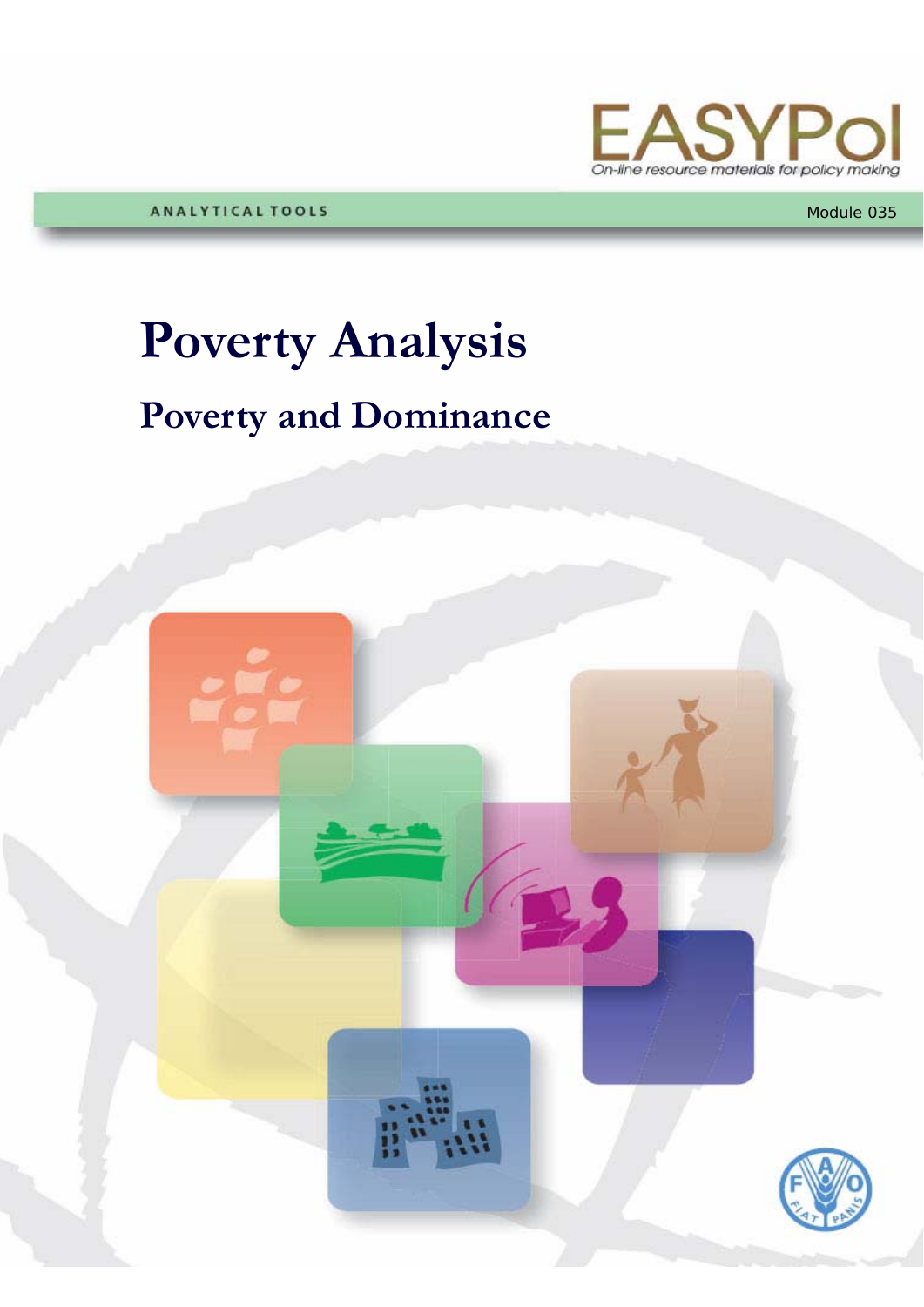

## **Poverty Analysis Poverty and Dominance**

#### by

Lorenzo Giovanni Bellù, Agricultural Policy Support Service, Policy Assistance Division, FAO, Rome, Italy

Paolo Liberati, University of Urbino, "Carlo Bo", Institute of Economics, Urbino, Italy

for the

Food and Agriculture Organization of the United Nations, FAO



#### **About EASYPol**

EASYPol is a an on-line, interactive multilingual repository of downloadable resource materials for capacity development in policy making for food, agriculture and rural development. The EASYPol home page is available at: *[www.fao.org/tc/easypol](http://www.fao.org/tc/easypol)*.

EASYPol has been developped and is maintained by the Agricultural Policy Support Service, Policy Assistance Division, FAO.

The designations employed and the presentation of the material in this information product do not imply the expression of any opinion whatsoever on the part of the Food and Agriculture Organization of the United Nations concerning the legal status of any country, territory, city or area or of its authorities, or concerning the delimitation of its frontiers or boundaries.

**[© FAO November 2005](http://www.fao.org/copyright_EN.htm)**: All rights reserved. Reproduction and dissemination of material contained on FAO's Web site for educational or other non-commercial purposes are authorized without any prior written permission from the copyright holders provided the source is fully acknowledged. Reproduction of material for resale or other commercial purposes is prohibited without the written permission of the copyright holders. Applications for such permission should be addressed to: **[copyright@fao.org](mailto:copyright@fao.org)**.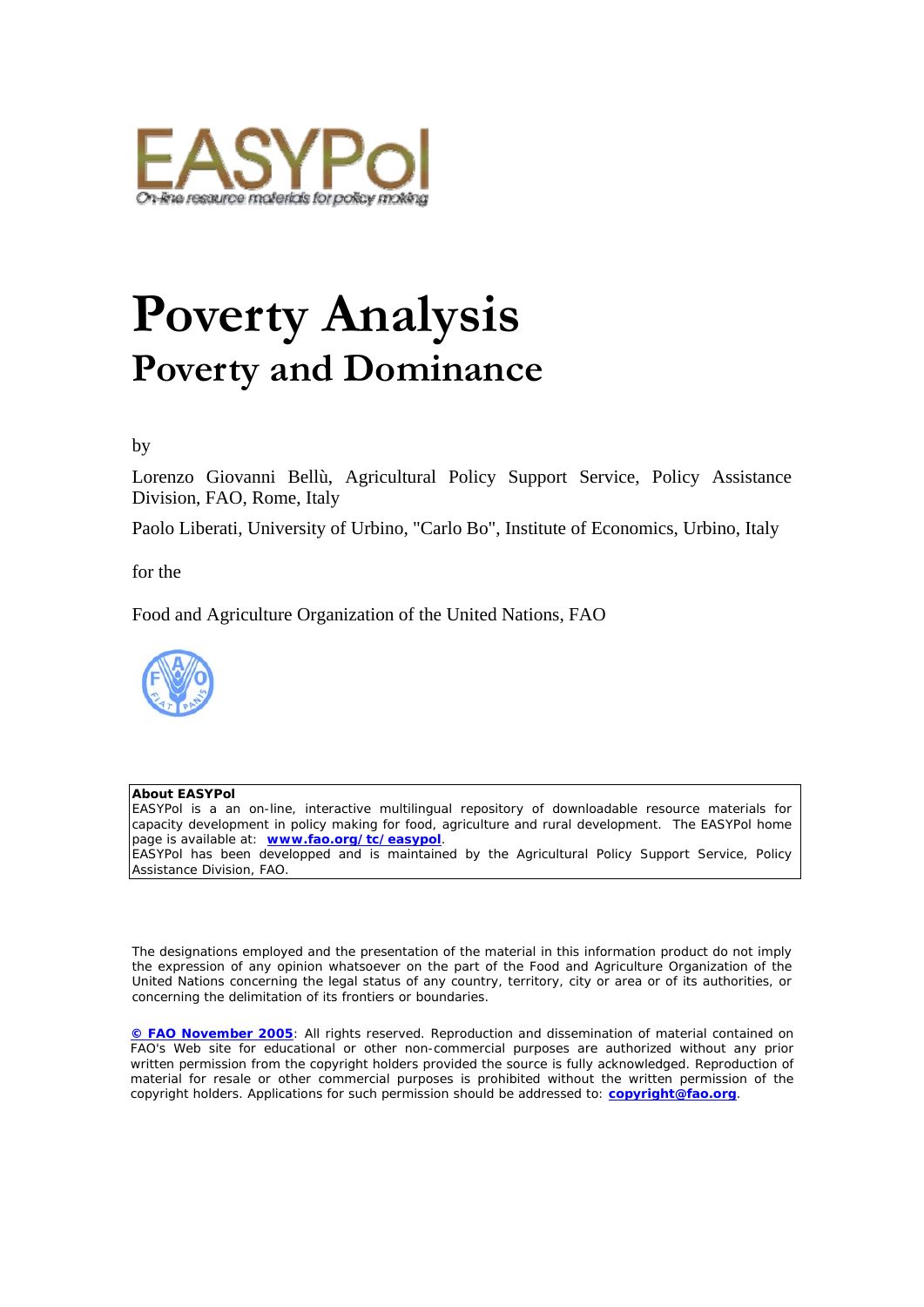### Table of Contents

| 1              |     |                                                                |  |  |  |  |  |
|----------------|-----|----------------------------------------------------------------|--|--|--|--|--|
| $\overline{2}$ |     |                                                                |  |  |  |  |  |
| 3              |     |                                                                |  |  |  |  |  |
|                | 3.1 |                                                                |  |  |  |  |  |
|                | 3.2 |                                                                |  |  |  |  |  |
|                | 3.3 | Dominance criteria for the FGT poverty measure  4              |  |  |  |  |  |
|                | 3.4 |                                                                |  |  |  |  |  |
| $\overline{4}$ |     |                                                                |  |  |  |  |  |
|                | 4.1 | A step-by-step procedure for dominance criteria for            |  |  |  |  |  |
|                | 4.2 | A step-by-step procedure for dominance criteria for            |  |  |  |  |  |
|                | 4.3 | A step-by-step procedure for TIP curves 10                     |  |  |  |  |  |
| 5              |     | A numerical example of how to calculate dominance conditions11 |  |  |  |  |  |
|                | 5.1 | An example of dominance with the headcount ratio  11           |  |  |  |  |  |
|                | 5.2 | An example of dominance with the poverty gap                   |  |  |  |  |  |
|                | 5.3 | An example of dominance with the TIP curve  16                 |  |  |  |  |  |
| 6              |     |                                                                |  |  |  |  |  |
|                | 6.1 |                                                                |  |  |  |  |  |
|                | 6.2 |                                                                |  |  |  |  |  |
|                | 6.3 | Complementary capacity building materials  19                  |  |  |  |  |  |
| $\overline{7}$ |     |                                                                |  |  |  |  |  |
| 8              |     |                                                                |  |  |  |  |  |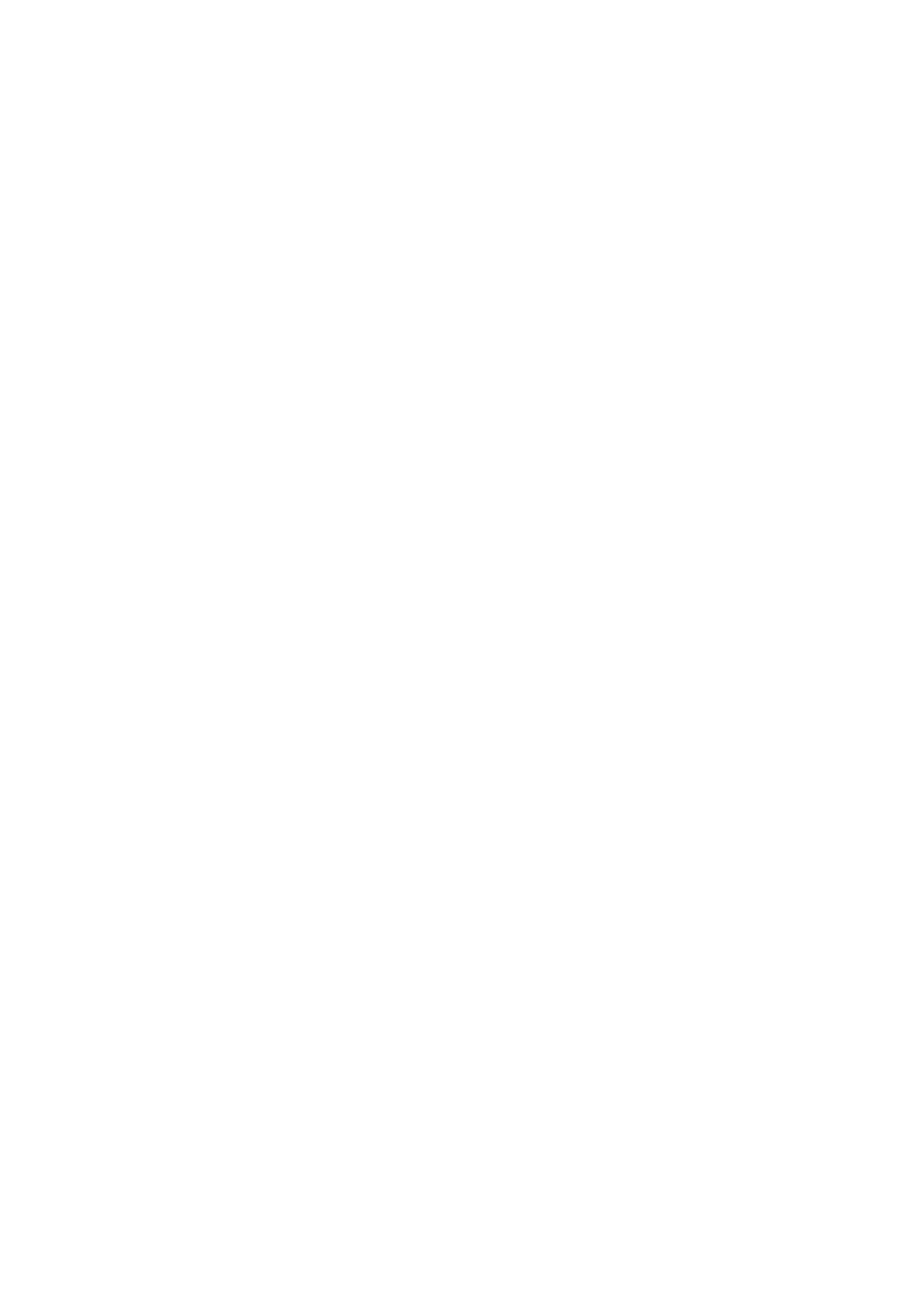#### <span id="page-4-0"></span>**1 SUMMARY**

This module illustrates how some simple poverty measures may be linked with dominance conditions between particular types of curves. This strongly resembles the dominance conditions already set out in the case of Lorenz curves<sup>[1](#page-4-1)</sup>. In particular, dominance conditions will be derived for the headcount ratio<sup>[2](#page-4-2)</sup> and for the Foster-Greer-Thorbecke  $(FGT)$  measures<sup>[3](#page-4-3)</sup> showing that, under certain conditions, the poverty line specification is not necessary. This module also introduces the concept of the Three I's of Poverty (TIP) curve. As a way to analyse poverty, this module is based on a different approach to poverty measurement. Nor does it recourse to a poverty line or to an exact poverty measure. Rather, it relies on dominance of appropriate curves.

#### **2 INTRODUCTION**

#### **Objectives**

1

The aim of this module is to illustrate how poverty analysis corresponding to some common poverty indices may be carried out on the basis of particular types of curves. It illustrates how these curves can be used for policy analysis.

#### **Target audience**

The module targets policy analysts who want to have a wide range of information in order to properly advise policy-makers.

#### **Required background**

As this module completes a set of module based on poverty measurement, it is strongly recommended to read across all other EASYPol Modules on poverty measurement before going through this text. This method of investigating poverty is particularly important if we want to have a broad and visual inspection of how the income distribution may change if a given policy (e.g. investment support, public subsidies, etc.) is implemented. Of particular importance is the fact that this method, under certain conditions, provides results that are robust to the choice of the poverty line.

The trainer is strongly recommended to verify how adequate the trainees' background is, notably their understanding of the concepts of income distribution, social welfare and poverty measurement, especially ad hoc poverty measures and generalised poverty gap measures. If their background is weak or missing, the trainer may consider delivering other EASYPol Modules beforehand, as highlighted in the

<span id="page-4-1"></span><sup>&</sup>lt;sup>1</sup> EASYPol Module 000: *[Charting Income Inequality: The Lorenz Curve](http://www.fao.org/docs/up/easypol/302/charting_income_inequality_000EN.pdf)*.

<span id="page-4-2"></span><sup>2</sup> EASYPol Module 007: *[Poverty Analysis: Basic Poverty Measures](http://www.fao.org/docs/up/easypol/323/basic-pov-measures_007EN.pdf)*.

<span id="page-4-3"></span><sup>3</sup> EASYPol Module 010: *[Poverty Analysis: Generalised Poverty Gap Measures](http://www.fao.org/docs/up/easypol/324/gnrlsed_pvty_gap_msrs_010EN.pdf)*.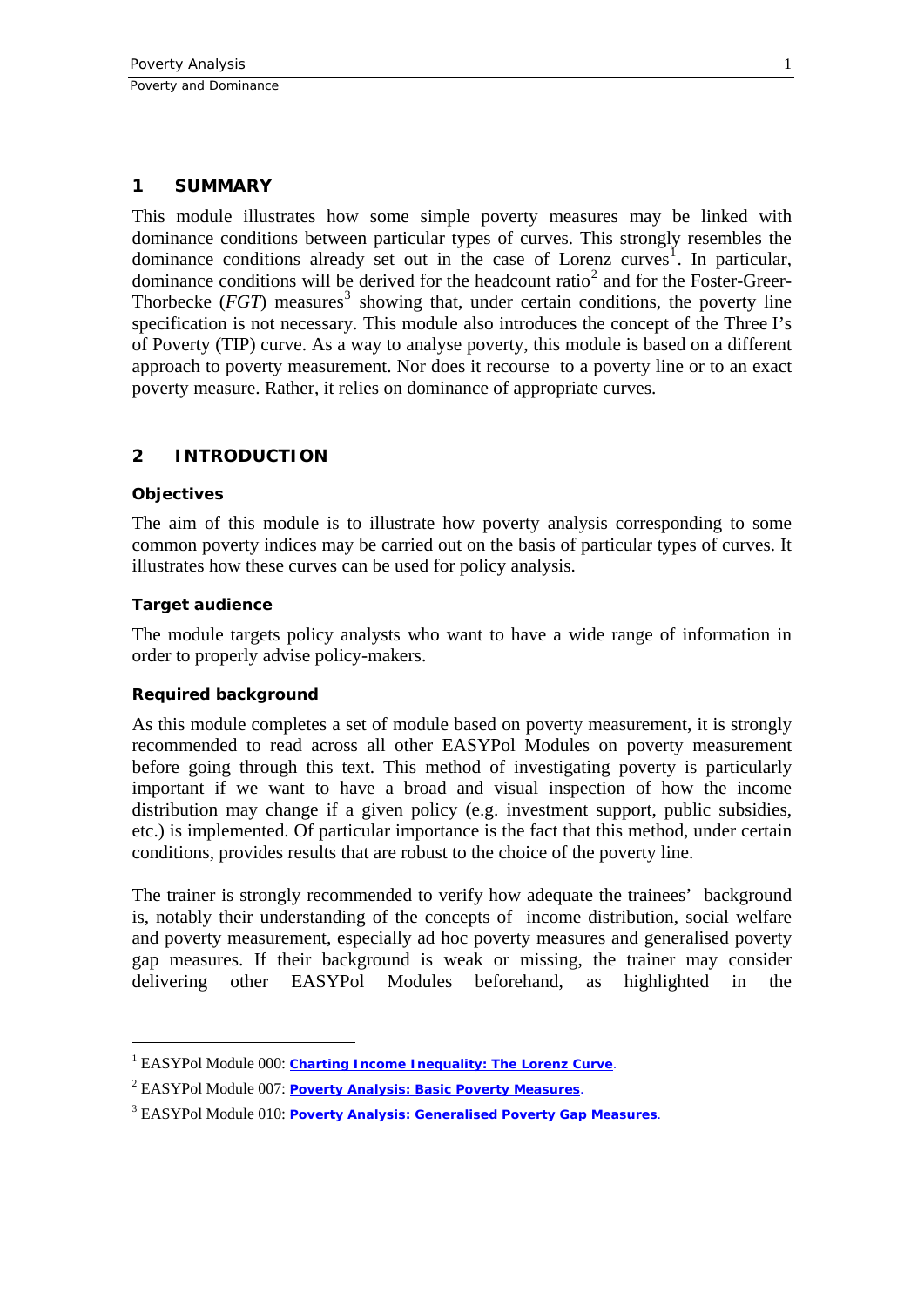<span id="page-5-0"></span>introduction. Other technicalities present in this module should be understood by all people with an elementary knowledge of basic mathematics and statistics.

A complete set links of other related EASYPol modules are included at the end of this module. However, users will also find links to related material throughout the text where relevant<sup>[4](#page-5-1)</sup>.

In addition, preparation and running exercises slightly more complex than the examples provided in the module with real data must be considered.

#### **3 CONCEPTUAL BACKGROUND**

All poverty measure so far analysed<sup>[5](#page-5-2)</sup> need a specification of the poverty line. However, there may be disagreement both about the right location of the poverty line and about the proper poverty measure. A number of dominance criteria may therefore be developed which enable poverty comparisons while at the same time allow for different ways of identifying the poor (i.e. for different poverty lines) and for different ways of measuring poverty (i.e. for different poverty measures)<sup>[6](#page-5-3)</sup>.

In other EASYPol modules, the link between social welfare and dominance criteria has also been discussed. In particular, it has been found that the dominance of Lorenz curves has a correspondence with social welfare rankings. As poverty may be thought of as a focus on a part of the income distribution, we can expect that corresponding dominance criteria may be developed also for poverty analysis.

All dominance criteria below are developed assuming a **common poverty line**. Dominance criteria when using different poverty lines can also be accomodated, but the discussion is left for more advanced tools<sup>[7](#page-5-4)</sup>.

#### **3.1 Dominance criteria for the headcount ratio**

The first dominance criteria that is worth developing is related to the most common poverty measure, the headcount ratio *HC*. The headcount ratio may be directly expressed by the Cumulative Distribution Function (CDF) measured up to the poverty

<span id="page-5-1"></span><sup>&</sup>lt;u>.</u> 4 EASYPol hyperlinks are shown in blue, as follows:

a) training paths are shown in **underlined bold font**

b) other EASYPol modules or complementary EASYPol materials are in *bold underlined italics*;

c) links to the glossary are in **bold**; and

d) external links are in *italics*.

<span id="page-5-2"></span>EASYPol Module 007: *[Poverty Analysis: Basic Poverty Measures](http://www.fao.org/docs/up/easypol/323/basic-pov-measures_007EN.pdf)*; EASYPol Module 009: *[Poverty](http://www.fao.org/docs/up/easypol/322/distributional-pvmsrs_009EN.pdf)  [Analysis: Distributional Poverty Measures](http://www.fao.org/docs/up/easypol/322/distributional-pvmsrs_009EN.pdf);* EASYPol Module 010: *[Poverty Analysis: Generalised](http://www.fao.org/docs/up/easypol/324/gnrlsed_pvty_gap_msrs_010EN.pdf)  [Poverty Gap Measures](http://www.fao.org/docs/up/easypol/324/gnrlsed_pvty_gap_msrs_010EN.pdf).*

<span id="page-5-3"></span><sup>&</sup>lt;sup>6</sup> This literature has developed since the contribution of Atkinson, 1987. A recent review is from Zheng, 2000.

<span id="page-5-4"></span><sup>&</sup>lt;sup>7</sup> We can refer to Lambert, 2001, Chapter 6, for details on this issue.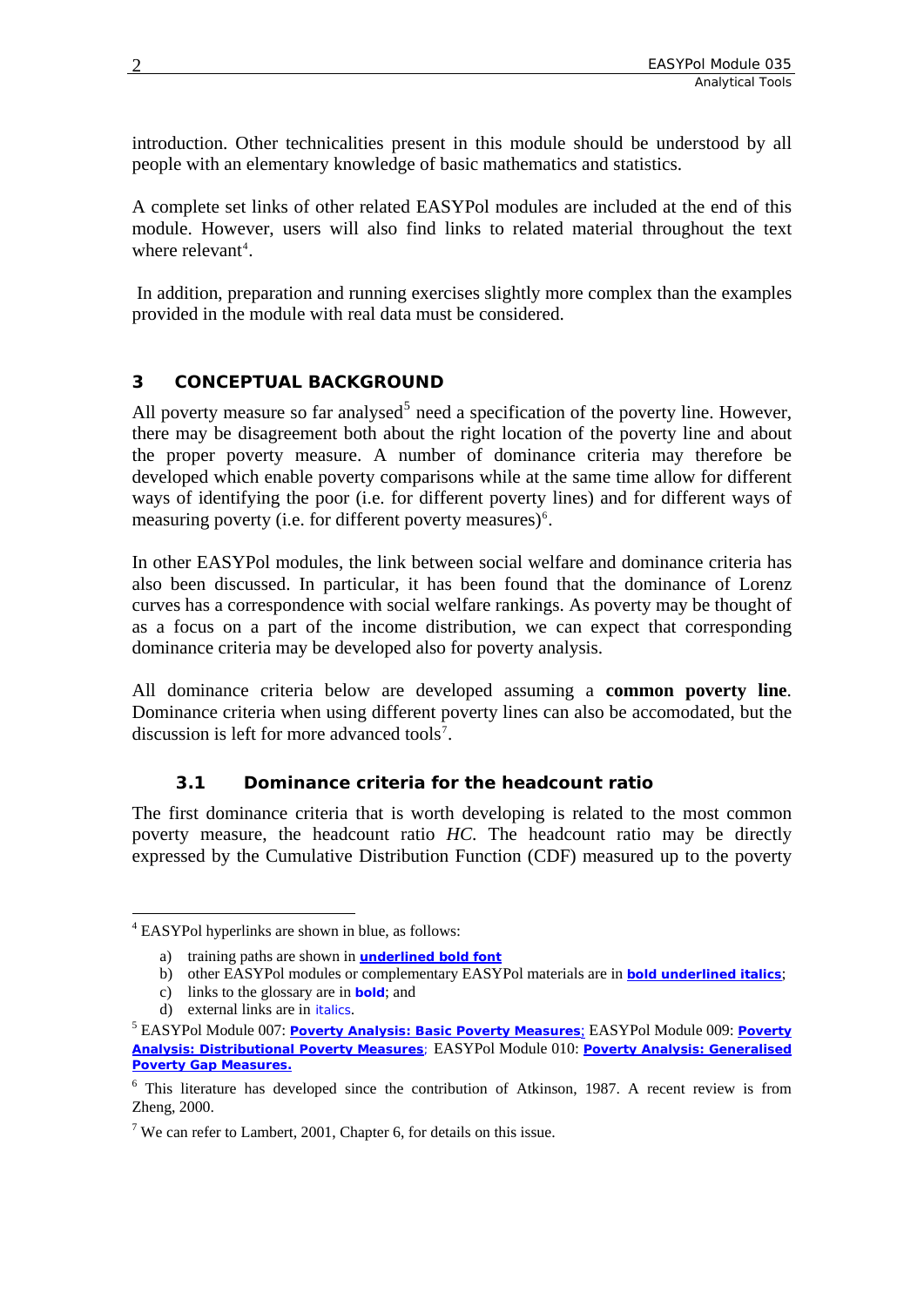<span id="page-6-0"></span>line. The cumulative distribution function  $F(x)$ , for any given income level x, gives the proportion of people who have incomes below that level. Therefore, if the income level is taken to be the poverty line *z*, the cumulative distribution function  $F(z)$  gives the proportion of people who have incomes below *z*, i.e. the proportion of poor people.

Suppose there are two different income distributions, *A* and *B*, (relating to, say, different years or countries, etc.) having the same poverty line *z*. Therefore,  $F_A(z)$  measures the proportion of people in poverty in income distribution A, while  $F_B(z)$  measures the same proportion in income distribution B. If the following condition holds:

$$
F_A(z) > F_B(z)
$$

for all *x*<*z* (i.e., if the CDF of income distribution A is everywhere above the CDF of income distribution B up to the income level  $z$ ) the headcount ratio will always be higher in A than in B for all poverty lines up to *z*. If there is disagreement about the right location of *z*, we can test the dominance criteria up to a maximum conceivable poverty line, say  $z_{\text{max}}$ . If dominance occurs up to that point, the headcount ratio of the dominating distribution will be higher for all poverty lines up to that point. If the dominance of distribution A over B extends over the whole CDF, the result will hold for any arbitrary poverty line.

#### **3.2 Dominance criteria for poverty gaps**

Dominance criteria can also be established for another popular measure of poverty, the poverty gap. Quite interestingly, the dominance criteria, in this case, is related to the Generalised Lorenz (GL) curve.

Given two income distributions, A and B, if the GL curve of income distribution A is «everywhere» above the GL curve of income distribution B, the poverty gap of income distribution B will always be higher than the poverty gap of income distribution A. In other words, GL dominance implies less poverty as measured by the poverty gap. In this case, unlike welfare analysis, it is necessary that dominance occurs for a subset of the income distribution, corresponding to the income level just above any conceivable poverty line<sup>[8](#page-6-1)</sup>.

It is also worth briefly discussing an alternative way of expressing this result, as it appears in the specialized literature about poverty measurement. To this purpose, let us define a **POVERTY DEFICIT (PD) CURVE** as the cumulated sum of normalised poverty gaps:

1

<span id="page-6-1"></span><sup>&</sup>lt;sup>8</sup> Just recall that for welfare analysis, dominance must occur over the whole income distribution. For poverty analysis, it is sufficient that it occurs until the maximum conceivable poverty line. Obviously, dominance over the whole income distribution implies dominance for any poverty line.

 $10$  See Deaton, 1997.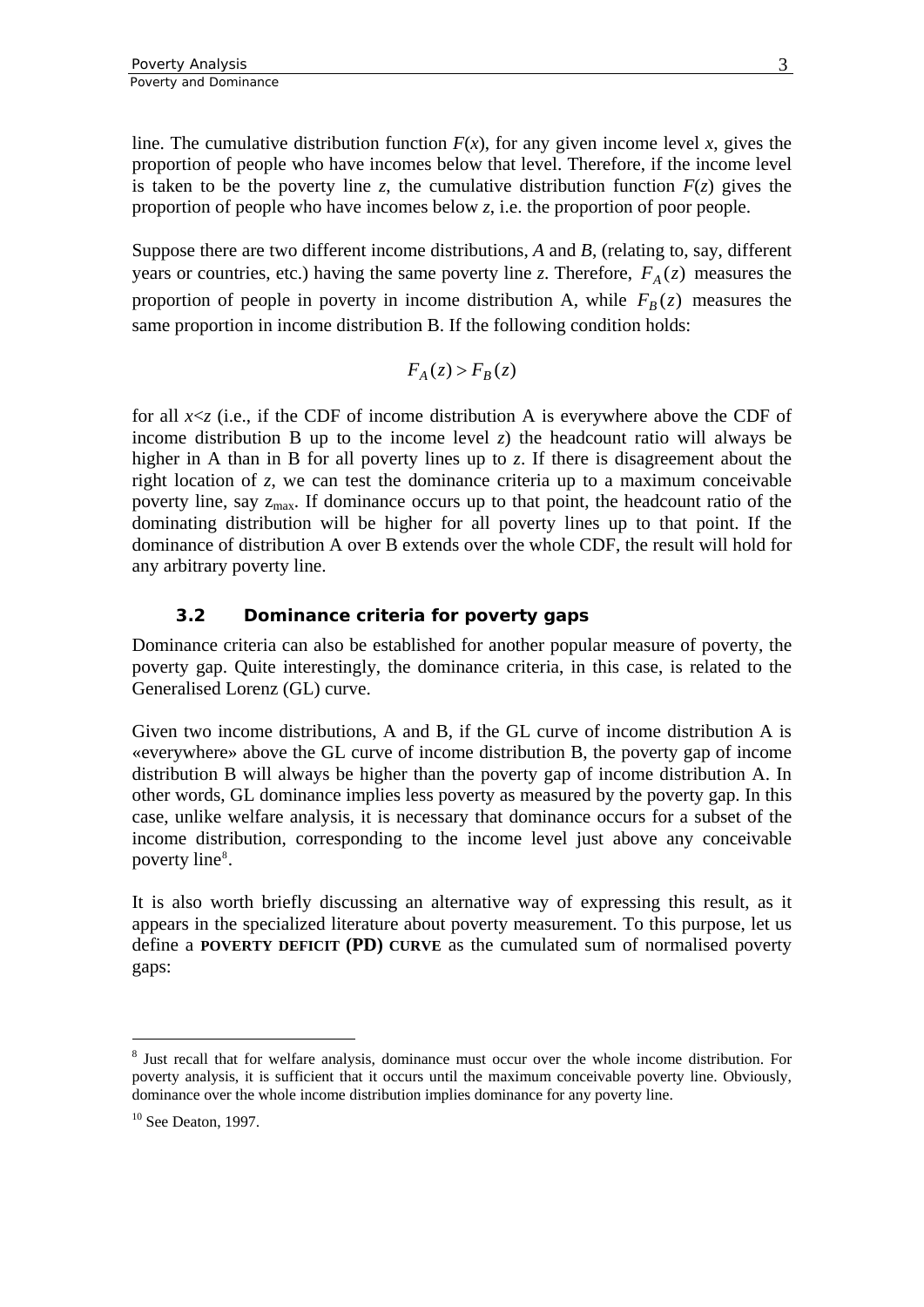$$
PD = \sum_{i=1}^{h} \left( 1 - \frac{y_i}{z} \right) \quad h = 1, ..., p
$$

<span id="page-7-0"></span>where *y* is the individual income, *z* is the poverty line, *p* is the number of poor. Note that ranking income distributions by ascending incomes is equivalent to rank income distributions by descending poverty gaps. The individual with the lowest income indeed has the highest poverty gap. The dominance criterion can therefore be stated as follows: if the PD curve of income distribution A is everywhere below the PD curve of income distribution B, poverty as measured by the poverty gap will always be lower in A than in B.

The two criteria are equivalent and the equivalence may be restated by observing that the PD curve of income distribution B is everywhere **above** the PD curve of income distribution A only if the GL curve of B is everywhere **below** the GL curve of A. Both criteria lead to more poverty in B than in A as measured by the poverty gap.<sup>[10](#page-7-1)</sup>

#### **3.3 Dominance criteria for the FGT poverty measure**

The Generalized Lorenz dominance criterion can also be used in relation to the FGT poverty index with  $\alpha=2$ . In particular, if an income distribution A generalized Lorenz dominates an income distribution B, poverty as measured by FGT with  $\alpha=2$  is always lower in income distribution A than in income distribution B. In fact, as reported by Lambert, 2001, the generalized Lorenz dominance condition extends to a wide class of poverty indexes that are decreasing and convex with respect to income. If we define this class by **C**, analytically the generalized Lorenz dominance condition applies to all members **c** of this class for which  $\frac{\partial c}{\partial y} < 0$ ;  $\frac{\partial c}{\partial z} > 0$ 2 > ∂  $< 0; \quad \frac{\partial}{\partial}$ ∂ ∂ *y c y*  $\frac{bc}{c}$  < 0;  $\frac{\partial c^2}{\partial r^2}$  > 0. The first condition means that the poverty index should decrease if income of poor individuals increases; the second

<span id="page-7-1"></span>condition means that the decrease in the poverty index is higher if a given amount of income is added to relatively poorer individuals. A graphical intuition of decreasing and convexity in income may be given in Figure 1, below.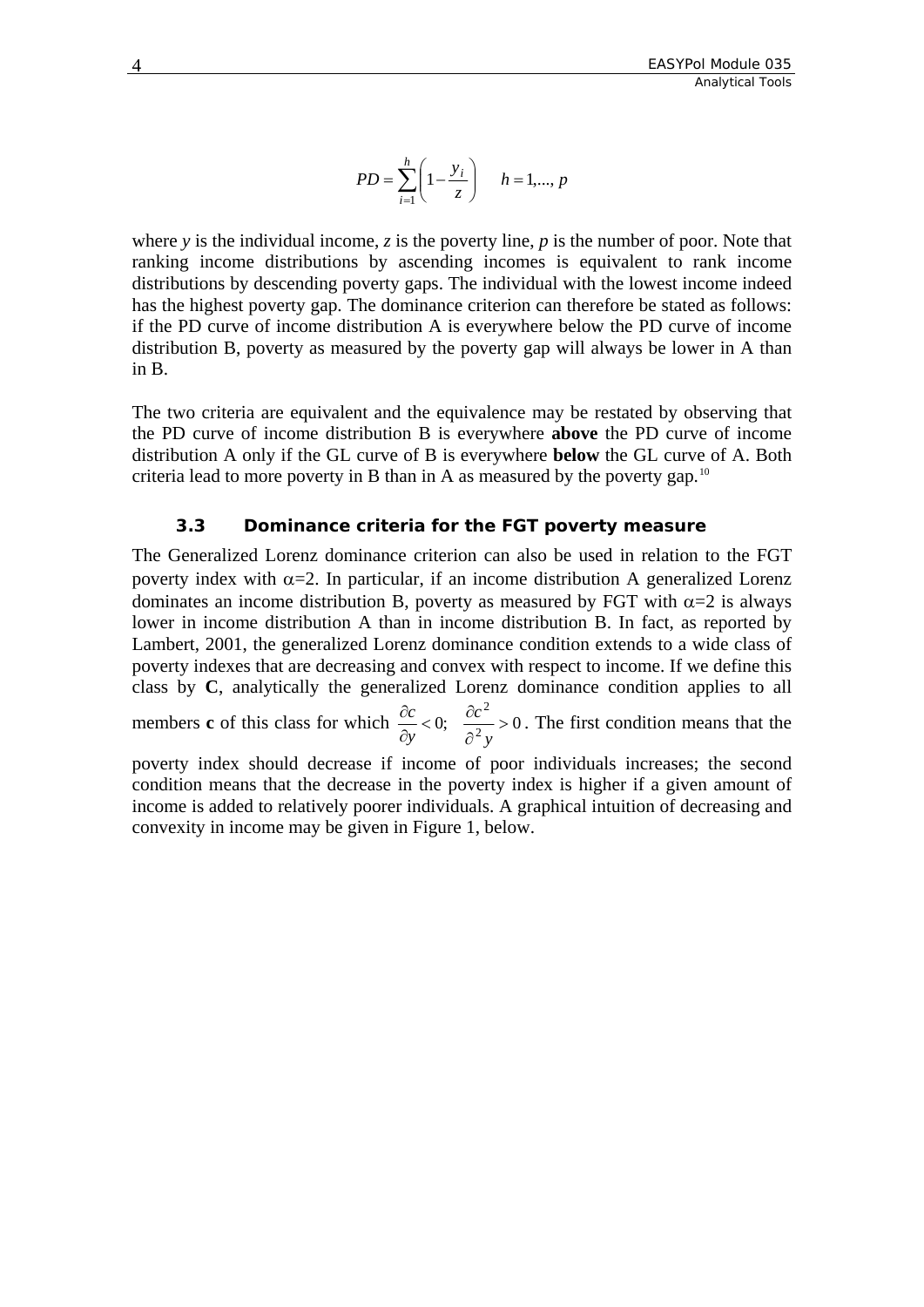

#### <span id="page-8-0"></span>**Figure 1 - Poverty indexes decreasing and convex in income**

When the poverty index is decreasing and convex in income, an increase in income reduces its level, but this reduction is higher if that same income increase occurs at lower income levels. This can be seen in the graph, where the highest *dP* on the *y*-axis, following an increase of income at lower income levels, is greater than the lowest *dP* on the *y*-axis, following the same increase at higher income levels.

#### **3.4 The TIP curves**

For all poverty indexes expressed in terms of **normalised poverty gaps**, another useful dominance criterion is available. Before proceeding any further, it is worth recalling the Three I's of Poverty (TIP) defined by the Sen index:

Incidence Intensity Inequality

1

Following this approach, Spencer and Fisher, 1992, Jenkins and Lambert, 1997, and Shorrocks, 1998, have defined (and refined) a curve giving a synthesis of these three I's and stated a useful dominance criterion.

The TIP curve is defined by plotting the cumulated proportion of population on the *x*-axis (as in Lorenz or Generalised Lorenz curve<sup>[11](#page-8-1)</sup>) and the cumulated per capita poverty gap PG on the y-axis from the biggest one downwards. Note the difference between the TIP curve and a standard Lorenz curve. In this latter, incomes are cumulated from the lowest to the highest; in the TIP curve, the normalised poverty gaps are cumulated from the biggest to the smallest. This make sense, if one think that the highest normalised poverty gap is equivalent to the lowest income, as the poverty gap measures the distance

<span id="page-8-1"></span><sup>&</sup>lt;sup>11</sup> See EASYPol Modules 001 and 002 respectively: **Social Welfare Analysis of Income Distribution:** *[Lorenz Curves](http://www.fao.org/docs/up/easypol/305/swa_lorenz_curves_001EN.pdf)* and *[Social Welfare Analysis of Income Distribution: Generalised Lorenz Curves](http://www.fao.org/docs/up/easypol/306/swa_gen_lorenzcurves_002EN-1.pdf)*.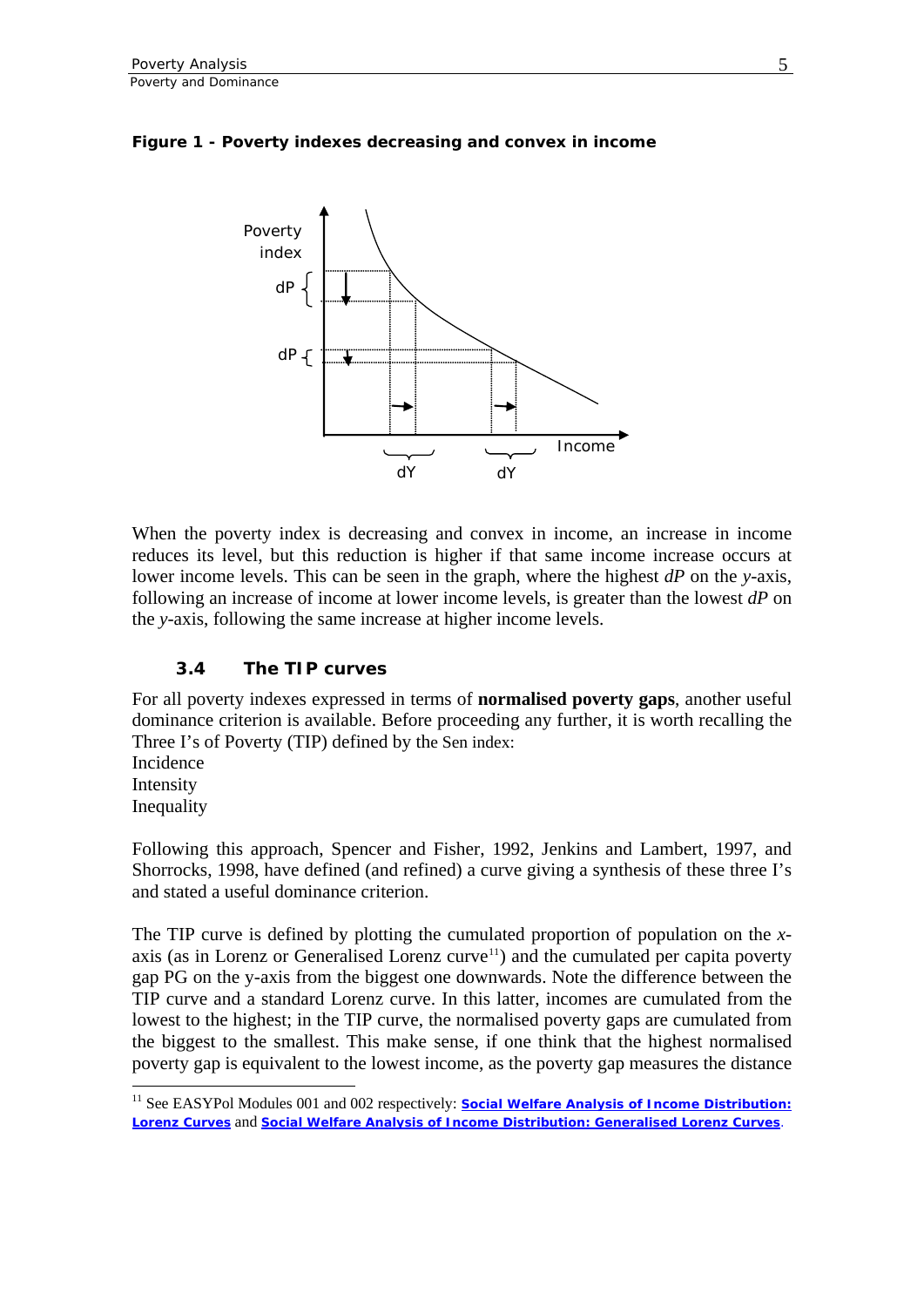between each income and the poverty line. The maximum distance (the biggest poverty gap) is therefore equivalent to the lowest income.

The dominance criterion is the following: Given two income distributions A and B and a common poverty line *z*, if the TIP curve of income distribution B dominates the TIP curve of income distribution A up to the maximum conceivable poverty line, there will always be more poverty in B than in A as measured by the class of normalised poverty gap measures.

The TIP curve has a typical configuration and may be given maximum and minimum benchmarking. When the income distribution exhibits maximum poverty, i.e. all individuals have zero income, the TIP curve is linearly increasing. When the income distribution exhibits no poverty, i.e. all individuals have incomes equal to the poverty line, the TIP curve corresponds to the horizontal axis. Figure 2 illustrates this situation, drawing a typical TIP curve (A) with corresponding extreme cases (TIP max and TIP min).

**Figure 2 - A typical TIP curve, maximum and minimum benchmarking** 



As mentioned above, the TIP curve gives a synthesis of the three I's of poverty. Figure 3, below, illustrates how this can be done, making reference to LENGTH, CURVATURE and HEIGHT.

LENGTH – A TIP curve cumulates the PG measure up to the maximum poverty line. Until the poverty line is achieved, the cumulated sum increases (at decreasing rates, however, as it adds lower and lower poverty gaps so far as incomes approach the poverty line). Once the maximum poverty line is achieved, the TIP curve becomes horizontal, as there is no addition to poverty gaps as incomes are now higher than the poverty line. A typical TIP curve is therefore concave up to the poverty line and then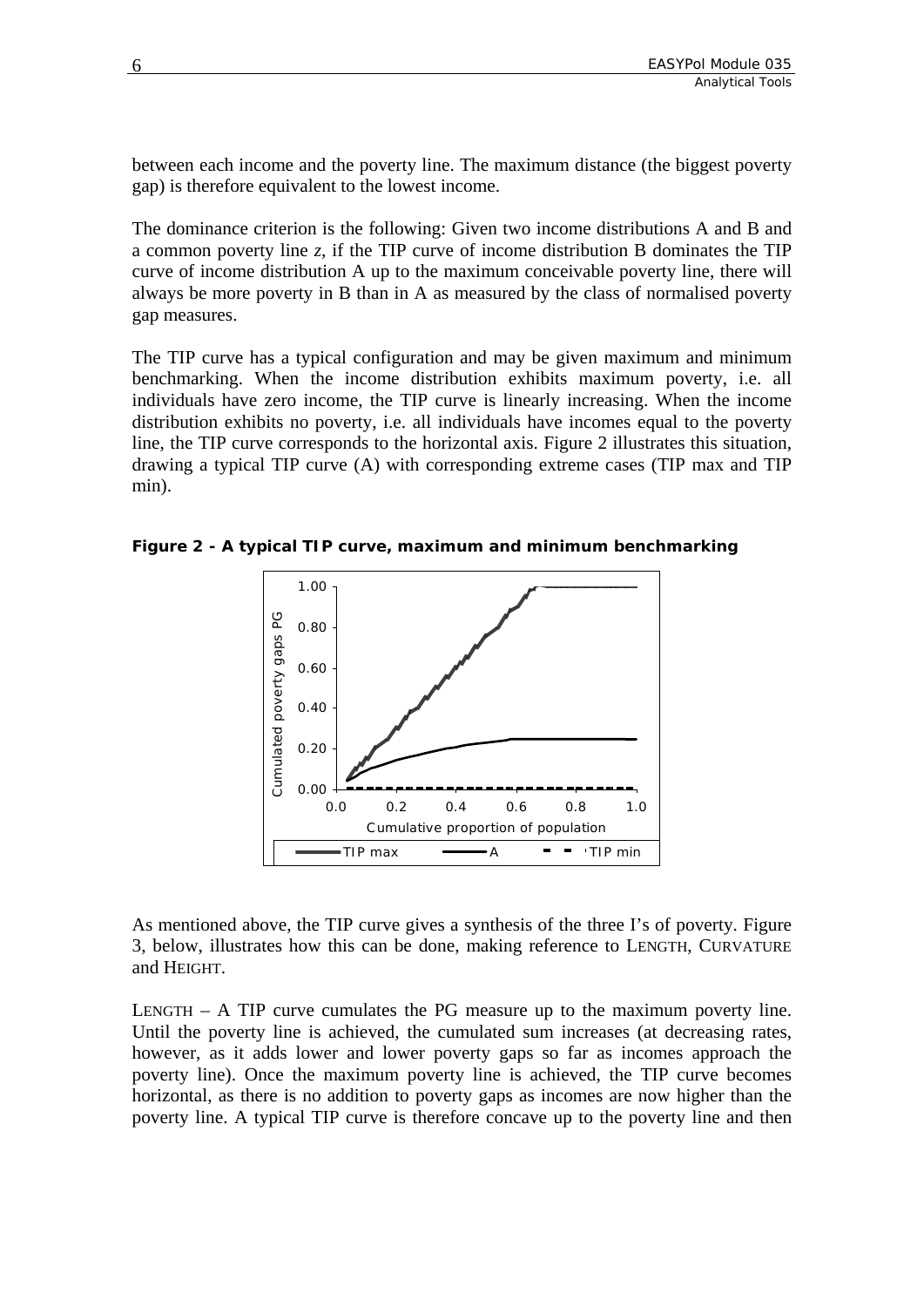<span id="page-10-0"></span>flat. The length of the non-horizontal portion of the TIP curve reveals the INCIDENCE OF POVERTY. In fact, the length is equivalent to the headcount ratio, i.e. the proportion of people below the poverty line. In the example of figure 3, this proportion is about 65 per cent of population.

CURVATURE – A TIP curve is concave up to the maximum poverty line. The degree of concavity summarizes INEQUALITY AMONG POOR, as it reveals the rate at which gaps decrease as income rises. If there is a higher degree of inequality among poor with, say, very large poverty gaps for few individuals and very low poverty gaps for the others, the TIP curve becomes more concave.

HEIGHT – The TIP curve becomes horizontal after the maximum poverty line is achieved. The height of the TIP curve on the y-axis corresponding to that point reveals the INTENSITY OF POVERTY. In particular, the height of the TIP curve corresponds to the value of the PG index at that poverty line, 0.25 in the graph.



**Figure 3 - TIP curve and the three I's of poverty** 

### **4 A STEP-BY-STEP PROCEDURE FOR DOMINANCE CRITERIA**

In order to implement dominance condition, some steps are required that are different for each corresponding poverty measures.

#### **4.1 A step-by-step procedure for dominance criteria for headcount ratio**

Figure 4 illustrates the very simple steps to check for dominance conditions corresponding to the headcount ratio.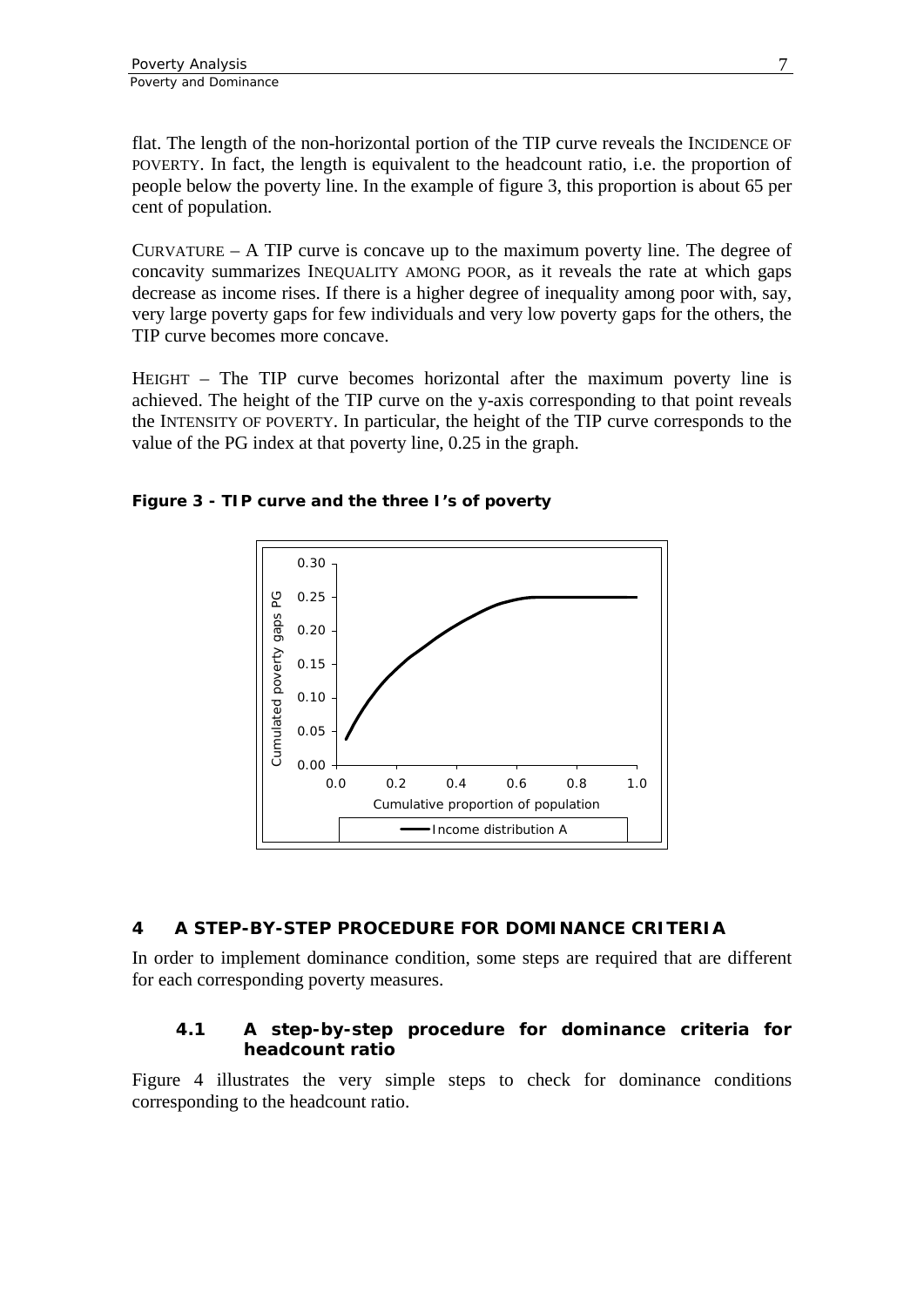| <b>STEP</b> | <b>Operational content</b>                                                                                                                             |
|-------------|--------------------------------------------------------------------------------------------------------------------------------------------------------|
|             | If not already sorted, sort income<br>distributions by income level                                                                                    |
| 2           | Calculate the cumulative distribution<br>function (CDF)                                                                                                |
| 3           | Plot the CDFs of the income distributions to<br>be compared                                                                                            |
| 4           | Check for dominance. If dominance<br>does not occur over the overall income<br>distribution, identify the income level<br>until which dominance occurs |
| 5           | Ask whether the income level in Step 4<br>is such to include any conceivable<br>poverty line                                                           |

#### <span id="page-11-0"></span>**Figure 4 - A step-by-step procedure to check for dominance for the headcount ratio**

**Step 1** requires, as usual, that we sort income distributions in ascending order of income. **Step 2** requires that we calculate the cumulative distribution function of the income distributions. In **Step 3** we have to plot the cumulative distribution functions of the income distributions to be compared. **Step 4** is qualitative, as it requires a visual inspection of whether a given CDF dominates over another. If one CDF dominates over another for the whole range, there is no need to define the proper poverty line, as the result holds for any poverty line. If overall dominance does not occur, it is important to identify the income level until dominance occurs. In **Step 5** we indeed need to investigate whether the income level identified in Step 4 is such that all conceivable poverty lines are below it. If yes, the poverty ranking will not depend on the exact choice of the poverty line. If not, the result may depend on the choice of the poverty line.

#### **4.2 A step-by-step procedure for dominance criteria for poverty gaps**

Figure 5, below, illustrates the steps required to check for dominance conditions that correspond to higher poverty gaps. After the usual requirement of ranking income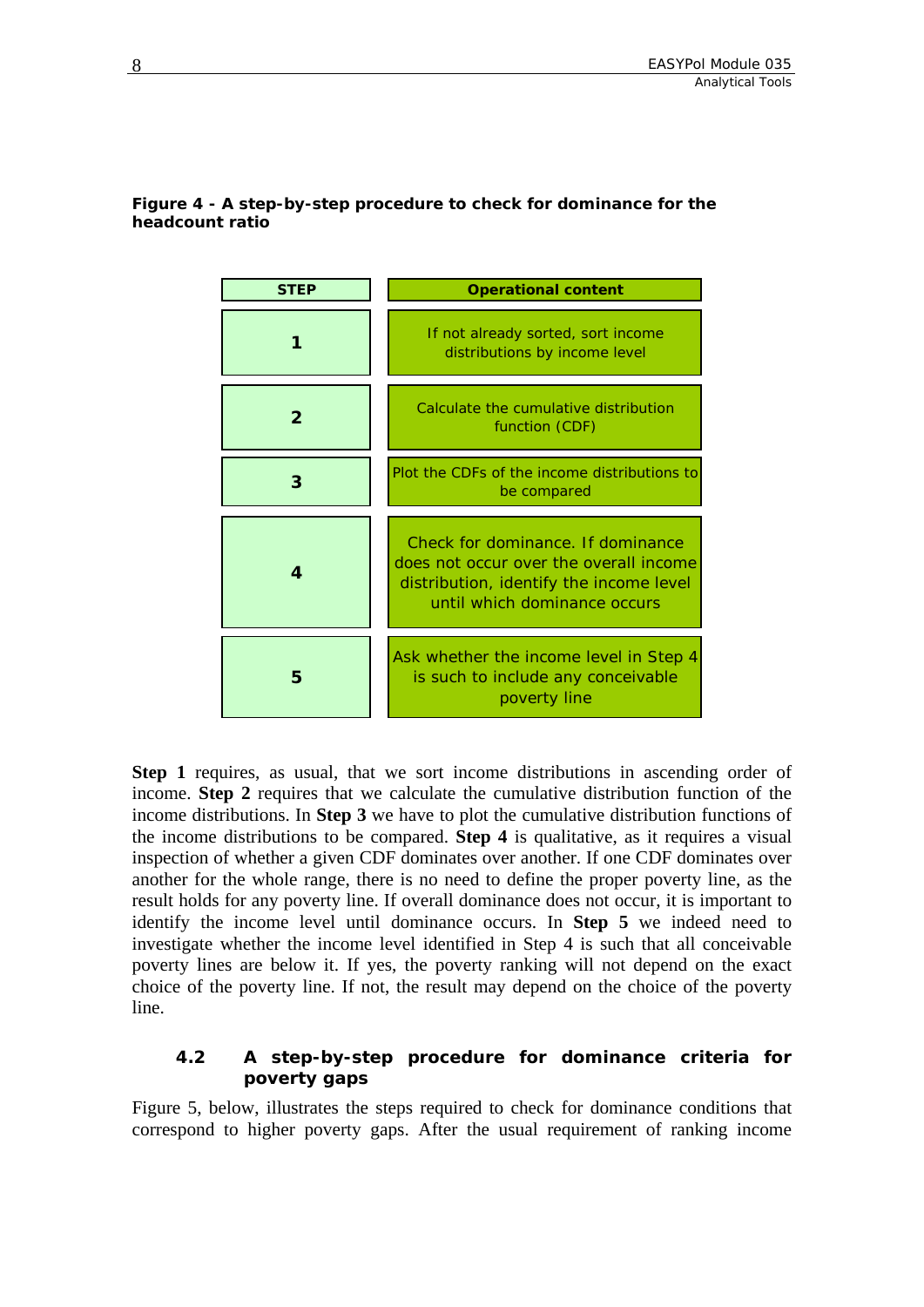distributions by income levels (**Step 1**), we are required to plot either GL curves or PD curves (either **Step 2** or **Step 3**). How to build GL curves has already been illustrated elsewhere. Whereas, building PD curves, requires that we first calculate, for each individual, the normalised poverty gap (**Step 3a**). Then, normalised poverty gaps must be cumulated up to the income level below any conceivable poverty line (**Step 3b**). Finally, income levels must be plotted against the cumulated poverty gap (**Step 3c**).

**Figure 5 - A step-by-step procedure to check for dominance for the poverty gap** 

| <b>STEP</b>    | <b>Operational content</b>                                                                                                                                   |                |                                                                           |
|----------------|--------------------------------------------------------------------------------------------------------------------------------------------------------------|----------------|---------------------------------------------------------------------------|
|                | If not already sorted, sort<br>income distributions by income<br>level                                                                                       |                |                                                                           |
| $\overline{2}$ | Either calculate GL curves                                                                                                                                   | 3a             | Calculate the normalised<br>poverty gap for each<br>individual            |
| 3              | or calculate PD curves                                                                                                                                       | 3 <sub>b</sub> | Cumulate the normalised<br>poverty gaps up to the<br>maximum poverty line |
| 4              | Check for dominance. If<br>dominance does not occur<br>over the overall income<br>distribution, identify the<br>income level until which<br>dominance occurs | 3 <sub>c</sub> | Plot income levels<br>against the cumulated<br>poverty gap                |
| 5              | Ask whether the income<br>level in Step 4 is such to<br>include any conceivable<br>poverty line                                                              |                |                                                                           |

**Step 4** is qualitative, as it requires a visual inspection of whether a given GL curve or PD curve dominates over another. If one of them dominates over the other on the whole range, there is no need to define the proper poverty line, as the result holds for any poverty line. If overall dominance does not occur, it is important to identify the income level until dominance occurs. In **Step 5** we indeed need to investigate whether the income level identified in Step 4 is such that all conceivable poverty lines are below it. If yes, the poverty ranking will not depend on the exact choice of the poverty line. If not, the result may depend on the choice of the poverty line.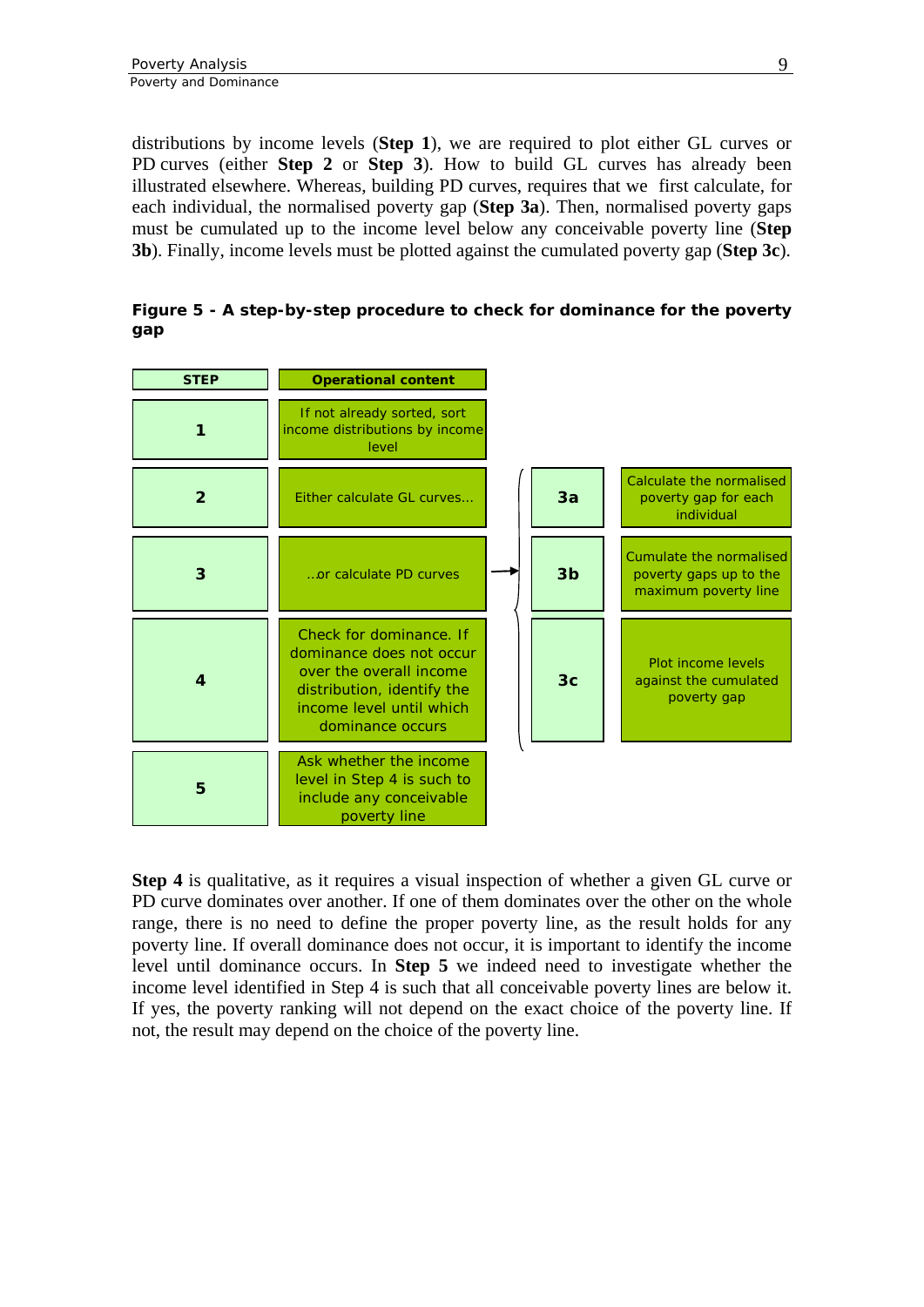#### **4.3 A step-by-step procedure for TIP curves**

<span id="page-13-0"></span>Figure 6, below, illustrates how to build a TIP curve. After having sorted the income distribution by ascending level of income, which corresponds to a ranking by decreasing level of poverty gaps (**Step 1**), we need to define the maximum conceivable poverty line (**Step 2**). Using this poverty line, we must then calculate the PG measure for each individual falling below the poverty line. In other words, we must apply the formula for

PG measure  $PG_i = \frac{1}{n} \left| \frac{S_i - S_i}{S_i} \right|$ ⎠  $\left(\frac{z-y_i}{z}\right)$  $=\frac{1}{p}\left(\frac{z-y}{z}\right)$ *p*  $PG_i = \frac{1}{n} \left( \frac{z - y_i}{z - z_i} \right)$  for each individual *i*, where *p* is the number of poor

people corresponding to the maximum poverty line (**Step 3**). All these poverty gaps must then be cumulated (**Step 4**) and plotted against the cumulative proportion of population (**Step 5**).

#### **Figure 6 - A step-by-step procedure to check for dominance for TIP curves**

| <b>STEP</b> | <b>Operational content</b>                                                                 |
|-------------|--------------------------------------------------------------------------------------------|
|             | If not already sorted, sort income<br>distributions by income level                        |
|             | Define the maximum conceivable<br>poverty line                                             |
|             | Calculate the PG measure for each<br>poor individual falling below the max<br>poverty line |
|             | Cumulate the PG measure across<br>individuals up to the maximum<br>poverty line            |
| 5           | Plot the cumulative proportion of<br>population against the cumulated<br>PG measure        |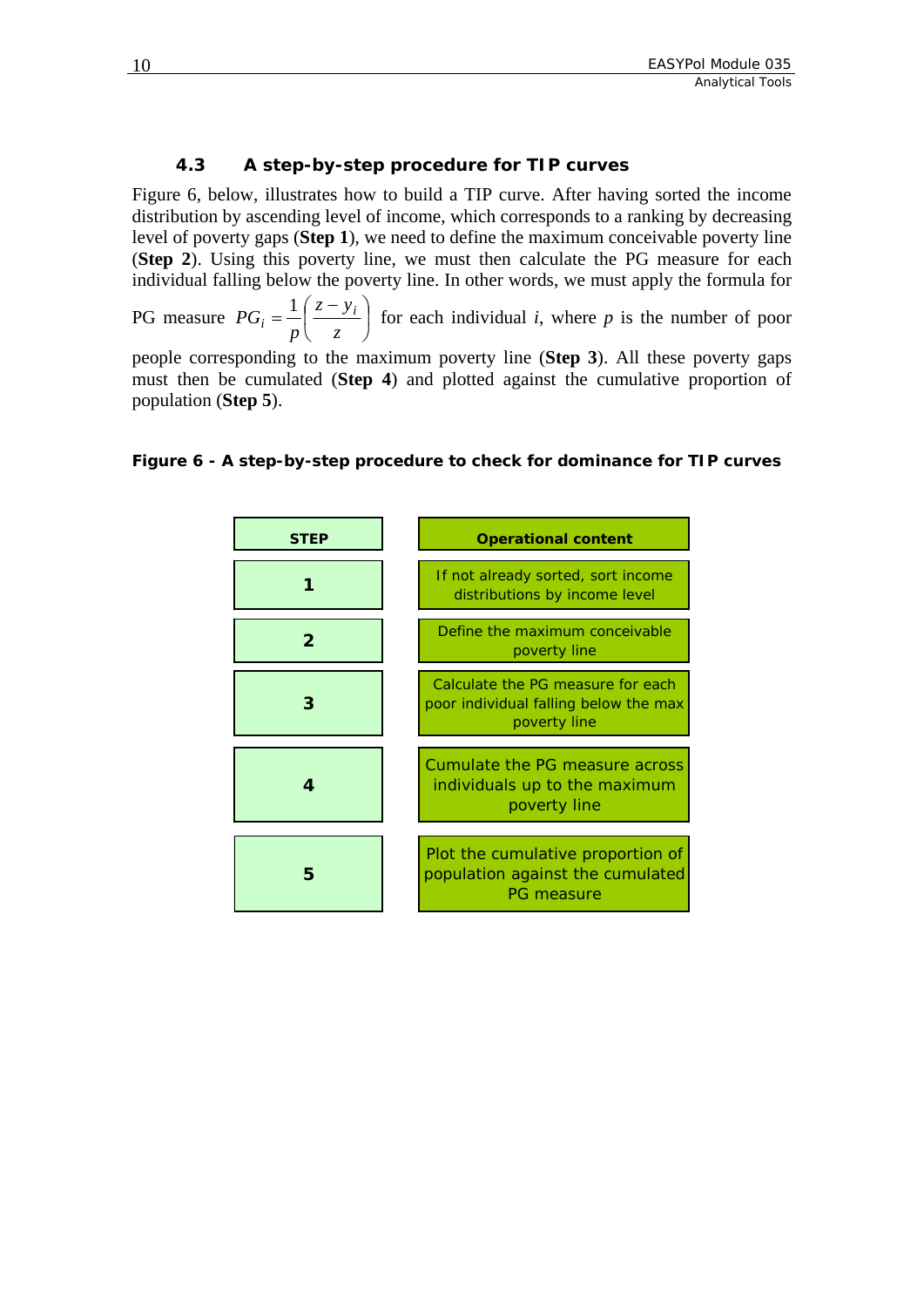#### <span id="page-14-0"></span>**5 A NUMERICAL EXAMPLE OF HOW TO CALCULATE DOMINANCE CONDITIONS**

#### **5.1 An example of dominance with the headcount ratio**

Table 1, below, reports an example of the elements needed to derive dominance conditions corresponding to the headcount ratio. In order to properly represent these conditions, recourse is made to an extended income distribution of thirty individuals.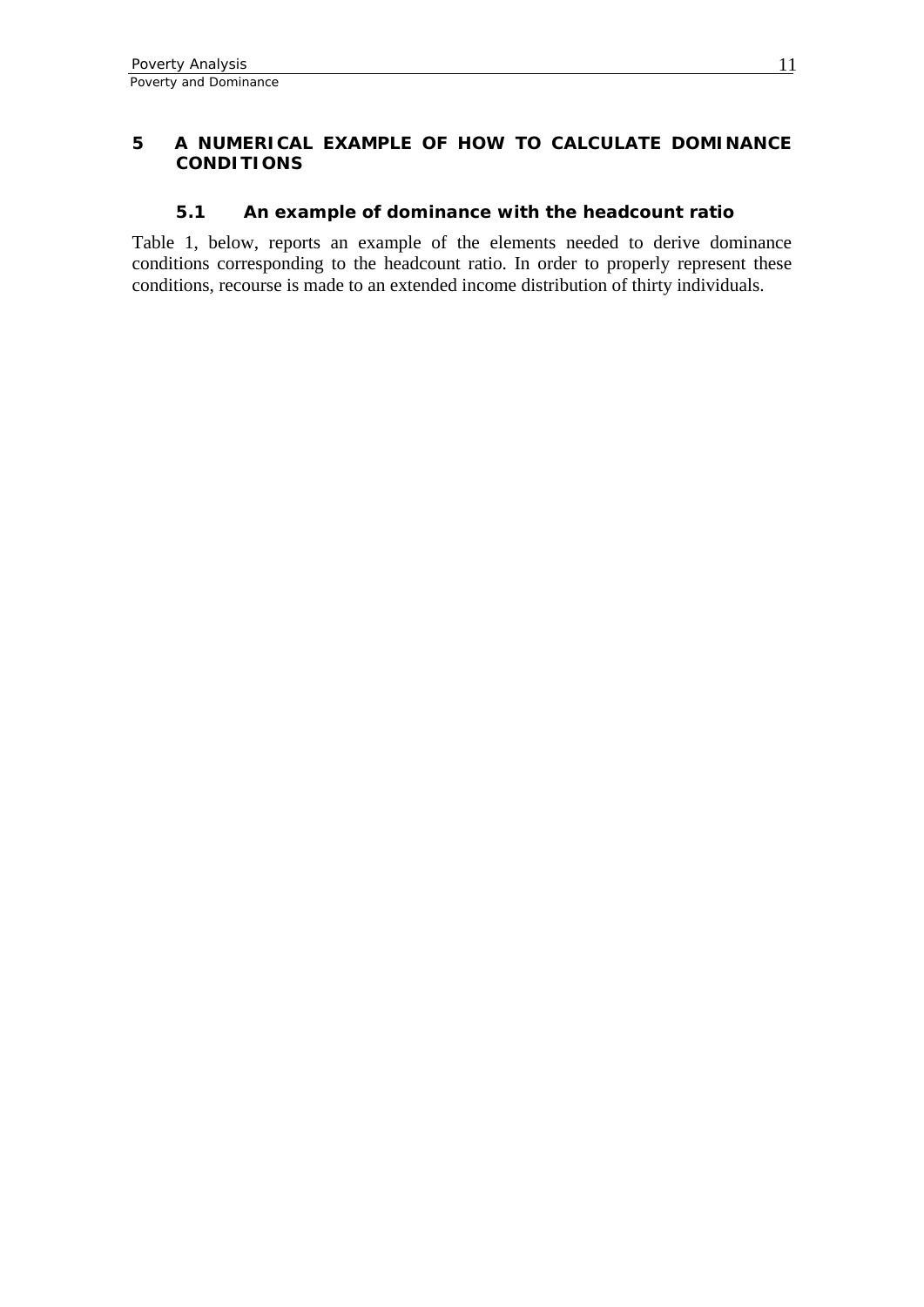|                | STEP 1                                   |       |                                                    | STEP <sub>2</sub>        |                  |  |  |
|----------------|------------------------------------------|-------|----------------------------------------------------|--------------------------|------------------|--|--|
|                | Define income distribution A and its CDF |       | Define income distribution B and its<br><b>CDF</b> |                          |                  |  |  |
| Individual     | <b>Income</b><br>distribution A          | CDF A | Individual                                         | Income<br>distribution B | CDF <sub>B</sub> |  |  |
| 1              | 2,417                                    | 0.033 | $\mathbf{1}$                                       | 1,417                    | 0.033            |  |  |
| $\overline{c}$ | 4,392                                    | 0.067 | $\overline{2}$                                     | 3,392                    | 0.067            |  |  |
| 3              | 5,200                                    | 0.100 | 3                                                  | 4,200                    | 0.100            |  |  |
| $\overline{4}$ | 5,948                                    | 0.133 | $\overline{4}$                                     | 4,948                    | 0.133            |  |  |
| 5              | 6,500                                    | 0.167 | 5                                                  | 5,500                    | 0.167            |  |  |
| 6              | 7,048                                    | 0.200 | 6                                                  | 6,048                    | 0.200            |  |  |
| $\overline{7}$ | 7,280                                    | 0.233 | 7                                                  | 6,280                    | 0.233            |  |  |
| 8              | 7,800                                    | 0.267 | 8                                                  | 6,800                    | 0.267            |  |  |
| 9              | 7,800                                    | 0.300 | 9                                                  | 6,800                    | 0.300            |  |  |
| 10             | 7,814                                    | 0.333 | 10                                                 | 6,814                    | 0.333            |  |  |
| 11             | 8,011                                    | 0.367 | 11                                                 | 7,011                    | 0.367            |  |  |
| 12             | 8,143                                    | 0.400 | 12                                                 | 7,143                    | 0.400            |  |  |
| 13             | 8,295                                    | 0.433 | 13                                                 | 7,295                    | 0.433            |  |  |
| 14             | 8,450                                    | 0.467 | 14                                                 | 7,450                    | 0.467            |  |  |
| 15             | 8,489                                    | 0.500 | 15                                                 | 7,489                    | 0.500            |  |  |
| 16             | 8,744                                    | 0.533 | 16                                                 | 7,744                    | 0.533            |  |  |
| 17             | 9,111                                    | 0.567 | 17                                                 | 8,111                    | 0.567            |  |  |
| 18             | 9,239                                    | 0.600 | 18                                                 | 8,239                    | 0.600            |  |  |
| 19             | 9,531                                    | 0.633 | 19                                                 | 8,531                    | 0.633            |  |  |
| 20             | 9,822                                    | 0.667 | 20                                                 | 8,822                    | 0.667            |  |  |
| 21             | 10,072                                   | 0.700 | 21                                                 | 11,072                   | 0.700            |  |  |
| 22             | 10,540                                   | 0.733 | 22                                                 | 11,540                   | 0.733            |  |  |
| 23             | 10,906                                   | 0.767 | 23                                                 | 11,906                   | 0.767            |  |  |
| 24             | 11,168                                   | 0.800 | 24                                                 | 12,168                   | 0.800            |  |  |
| 25             | 11,739                                   | 0.833 | 25                                                 | 12,739                   | 0.833            |  |  |
| 26             | 12,316                                   | 0.867 | 26                                                 | 13,316                   | 0.867            |  |  |
| 27             | 12,572                                   | 0.900 | 27                                                 | 13,572                   | 0.900            |  |  |
| 28             | 12,957                                   | 0.933 | 28                                                 | 13,957                   | 0.933            |  |  |
| 29             | 14,519                                   | 0.967 | 29                                                 | 15,519                   | 0.967            |  |  |
| 30             | 15,239                                   | 1.000 | 30                                                 | 26,239                   | 1.000            |  |  |

|                 |  |  |  | Table 1 - An example of how to check for dominance criteria for the |  |  |
|-----------------|--|--|--|---------------------------------------------------------------------|--|--|
| headcount ratio |  |  |  |                                                                     |  |  |

The example is developed considering two income distributions, A and B. **Steps 1** and **2** only require that we sort income distributions by income level and that we calculate the corresponding cumulative distribution functions. **Steps 3** to **5** of the step-by-step procedure are best illustrated by Figure 7.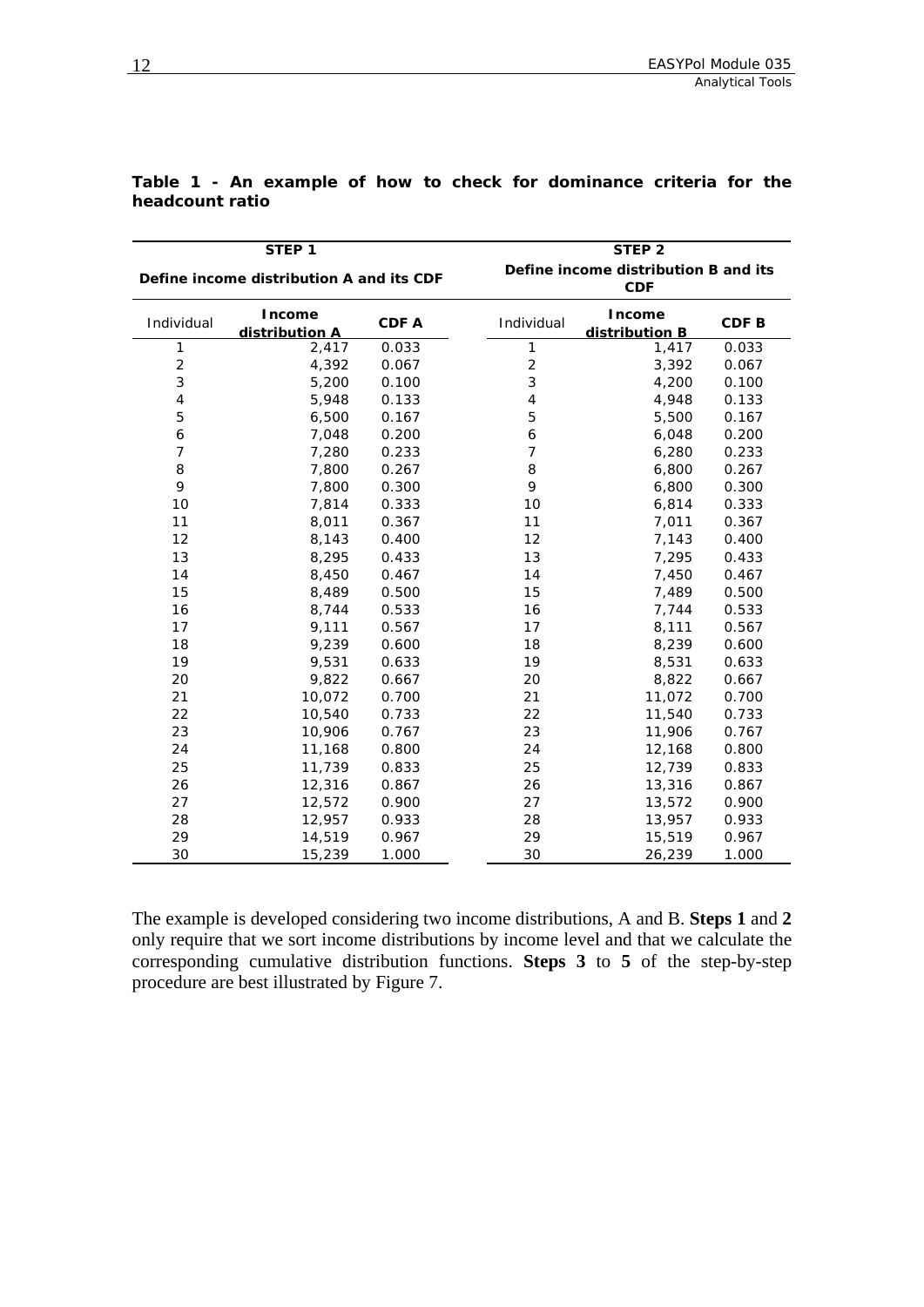

<span id="page-16-0"></span>**Figure 7 - An example of how to check for dominance** 

Step 3 requires that we plot CDFs of the two income distributions. This gives the result reported in Figure 7, where income distribution A is identified by the bold line, while income distribution B is identified by the solid line. Step 4 requires that we check whether dominance occurs. As can be easily seen, dominance of income distribution B occurs up to around 10,000 units of income. Up to this point, therefore, the headcount ratio of income distribution B is higher than the headcount ratio of the income distribution A, regardless of the exact specification of the poverty line. Is this income level such that all conceivable poverty lines are below it? If yes, the example in Figure 7 gives unambiguous results for poverty rankings as measured by the headcount ratio, otherwise the outcome will depend on the specific poverty line chosen (Step 5), as the cumulative distribution functions of the two income distributions cross after that income level.

#### **5.2 An example of dominance with the poverty gap and FGT measures**

Table 2, below, reports the required elements to check for dominance criteria associated with the poverty gap. Income distributions must be sorted and then GL curves and PD curves must be calculated (**Step 1 and 2**). Note that in Table 2, the PD curves are calculated up to income levels just below 10,000 income units, which is the maximum poverty line.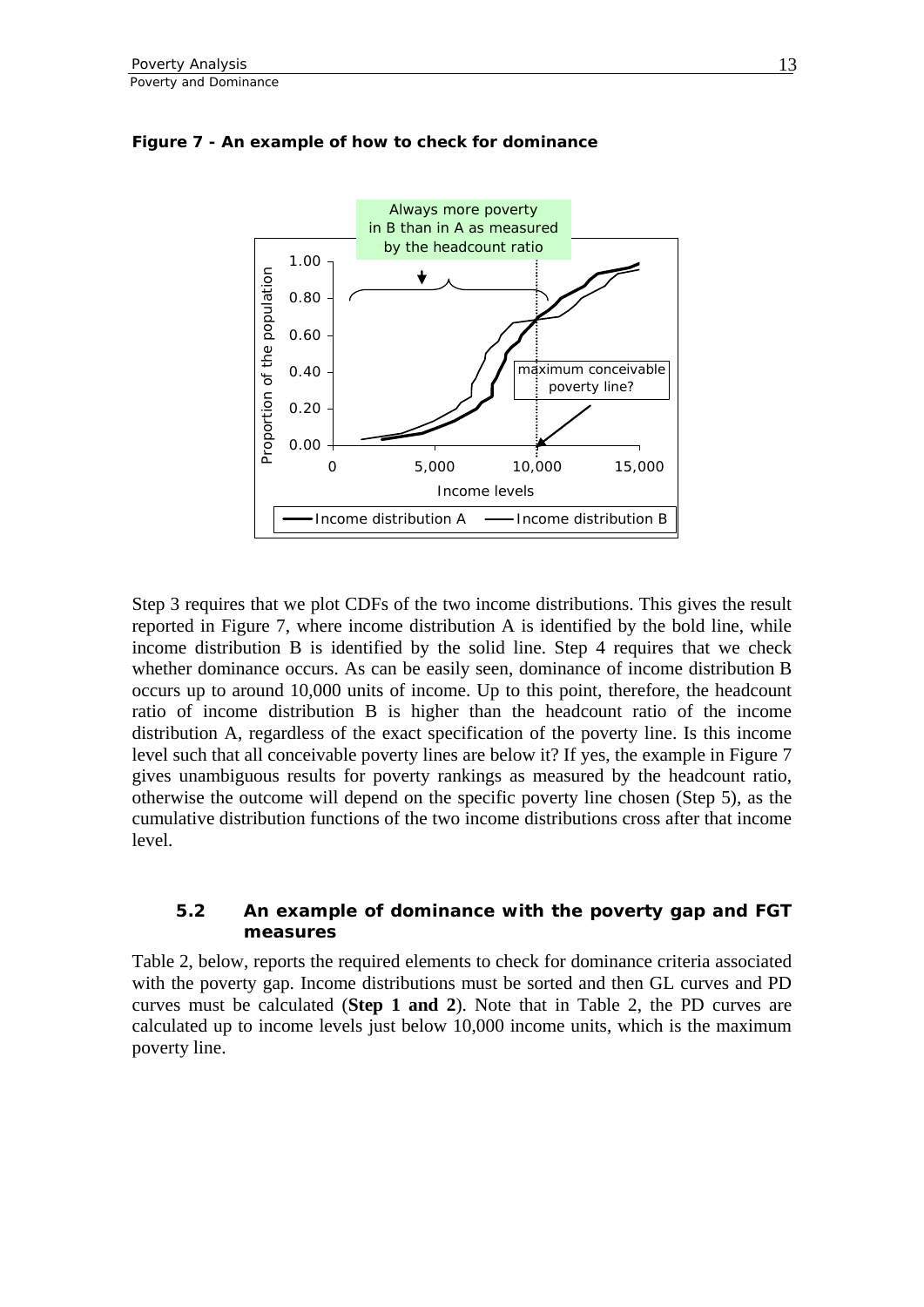**Define PD(B)**

| Table 2 - An example of how to check for dominance<br>Sort income distributions by income level and define GL and PD |                          |                        |                        |            |                          |                        |               |  |
|----------------------------------------------------------------------------------------------------------------------|--------------------------|------------------------|------------------------|------------|--------------------------|------------------------|---------------|--|
| Individual                                                                                                           | Income<br>distribution A | <b>Define</b><br>GL(A) | <b>Define</b><br>PD(A) | Individual | Income distribution<br>в | <b>Define</b><br>GL(B) | Defin<br>PD(B |  |
|                                                                                                                      | 2.417                    | 81                     | 0.76                   |            | 1.417                    | 47                     | 0.86          |  |
|                                                                                                                      | 4.392                    | 227                    | 1.32                   |            | 3.392                    | 160                    | 1.52          |  |
|                                                                                                                      | 5.200                    | 400                    | 1.80                   | 3          | 4.200                    | 300                    | 2.1C          |  |
|                                                                                                                      | 5.948                    | 599                    | 2.20                   |            | 4.948                    | 465                    | 2.6C          |  |
| 5                                                                                                                    | 6.500                    | 815                    | 2.55                   | 5          | 5.500                    | 649                    | 3.05          |  |
| 6                                                                                                                    | 7.048                    | 1.050                  | 2.85                   | 6          | 6.048                    | 850                    | 3.45          |  |
|                                                                                                                      | 7.280                    | 1.293                  | 3.12                   |            | 6.280                    | 1.059                  | 3.82          |  |

 10,072 5,337 21 11,072 4,704 10,540 5,688 22 11,540 5,088 10,906 6,052 23 11,906 5,485 11,168 6,424 24 12,168 5,891 11,739 6,815 25 12,739 6,315 12,316 7,226 26 13,316 6,759 12,572 7,645 27 13,572 7,212 28 13,957 8,077 28 28 13,957 7,677 14,519 8,561 29 15,519 8,194 15,239 9,069 30 26,239 9,069

Mean income 9,069 Mean income 9,069 Total income 272,060 Total income 272,060 Max poverty line 10,000 10,000 Max poverty line 10,000

 7,800 1,553 3.34 8 6,800 1,286 4.14 7,800 1,813 3.56 9 6,800 1,513 4.46 7,814 2,073 3.78 10 6,814 1,740 4.78 8,011 2,340 3.98 11 7,011 1,974 5.08 8,143 2,612 4.16 12 7,143 2,212 5.36 8,295 2,888 4.34 13 7,295 2,455 5.64 8,450 3,170 4.49 14 7,450 2,703 5.89 8,489 3,453 4.64 15 7,489 2,953 6.14 8,744 3,744 4.77 16 7,744 3,211 6.37 9,111 4,048 4.86 17 8,111 3,481 6.56 9,239 4,356 4.93 18 8,239 3,756 6.73 9,531 4,674 4.98 19 8,531 4,040 6.88 9,822 5,001 5.00 20 8,822 4,334 7.00

The elements of Table 2 can then be used to draw Figure 8.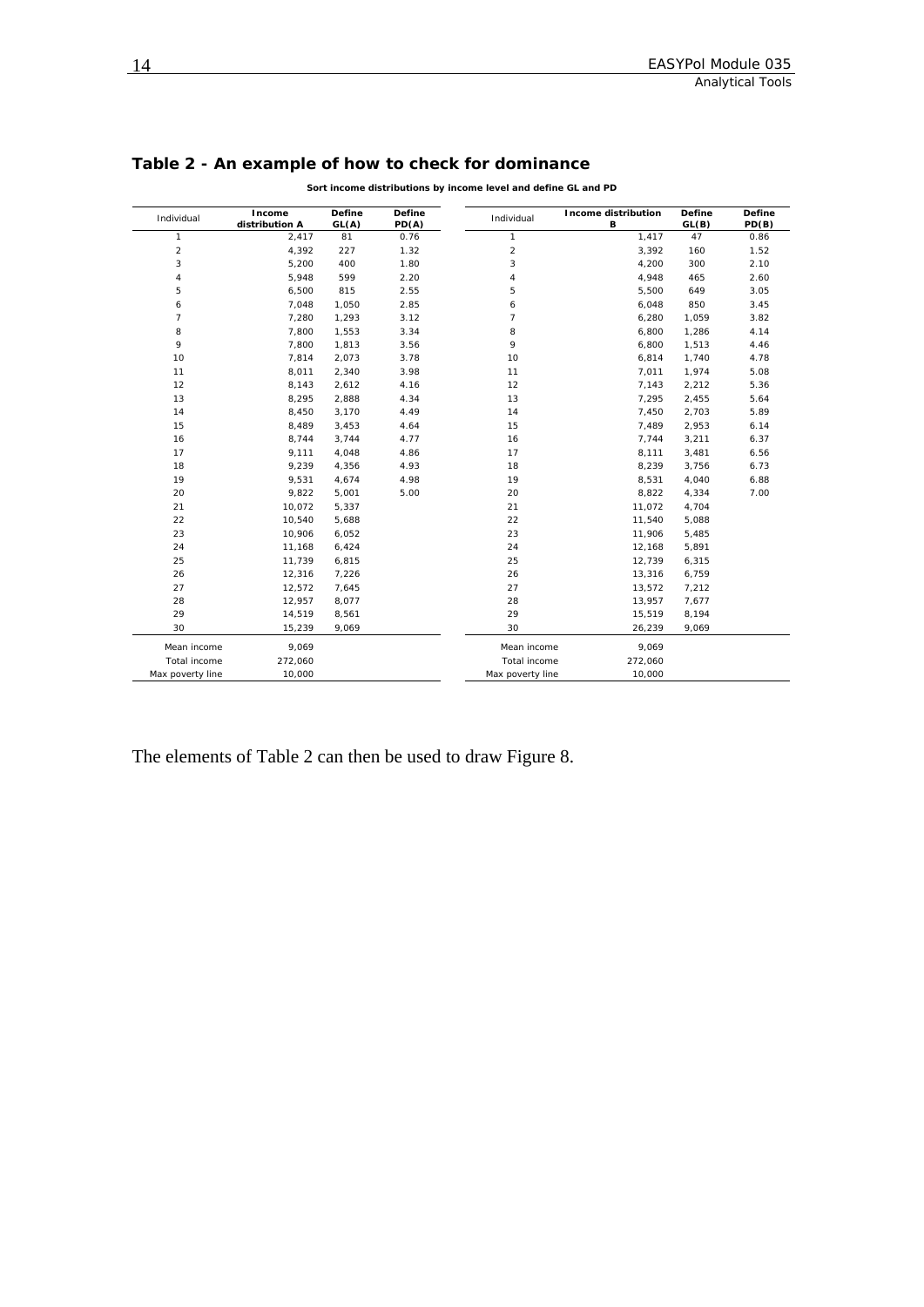

#### **Figure 8 - An example of how to check for dominance**

Figure 8 reports the test for dominance using both GL and PD curves. As can be easily seen from the top graph, income distribution A, GL dominates income distribution B over the whole income range. It means that the poverty gap of income distribution A is always lower than the poverty gap of income distribution B regardless of the exact specification of the poverty line. The same result can be read from the bottom graph of Figure 8, where poverty deficit curves are depicted up to the maximum poverty line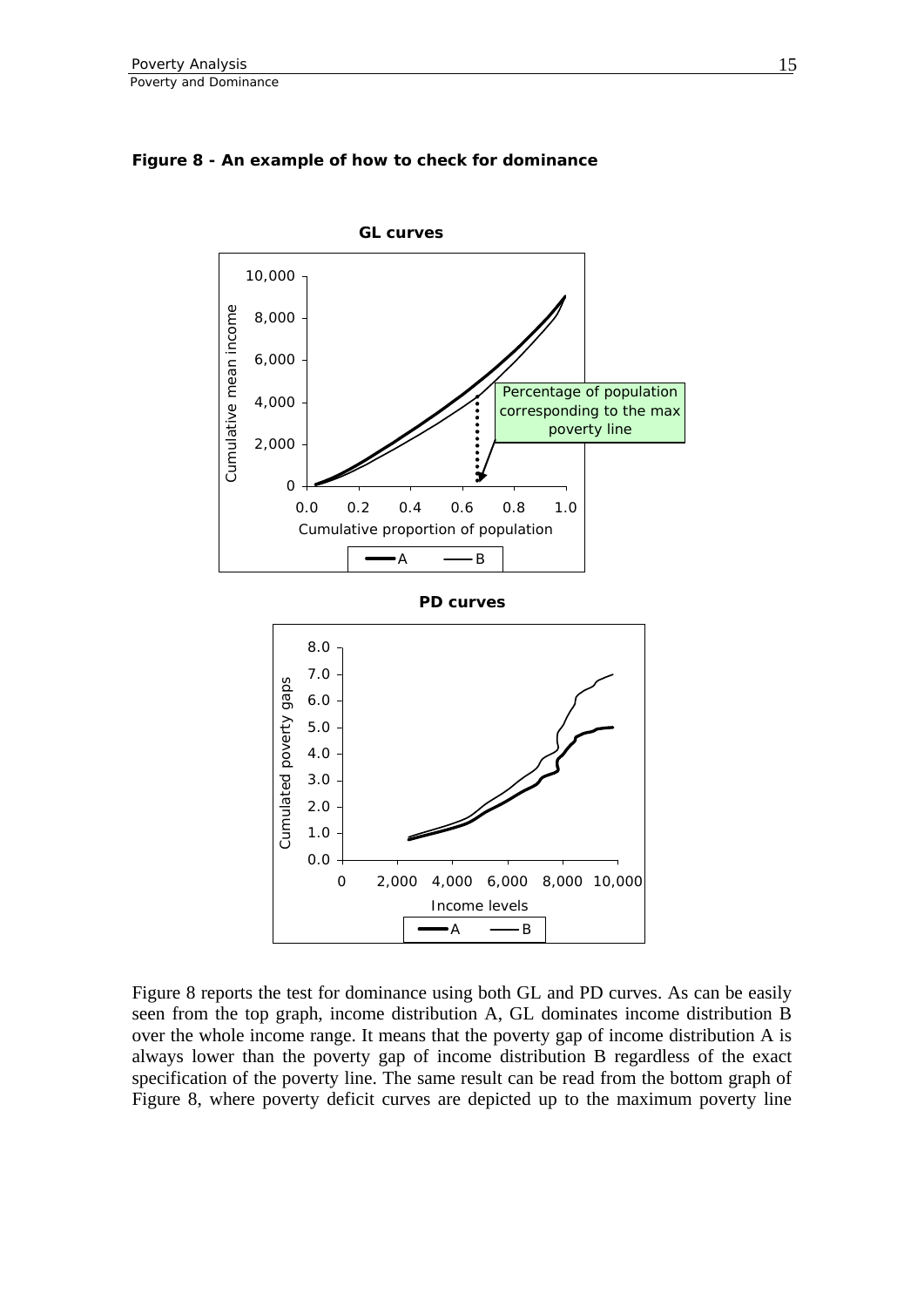<span id="page-19-0"></span>(10,000 income units). In this case, the poverty deficit curve of income distribution B dominates the poverty deficit curve of income distribution A, which means that the poverty gap is always higher in B than in A, regardless of the exact specification of the poverty line. Just note again that the interpretation of dominance between income distribution is reversed when passing from GL curves to PD curves. In GL curves, the dominating distribution has less poverty; in PD curves, the dominating distribution has more poverty.

The examples reported in Table 2 and Figure 8 are also useful to check for dominance criteria associated to FGT indices. The top graph of Figure 8, giving GL dominance of income distribution A, assures that the FGT index of income distribution A will always be lower than the FGT index of income distribution B, regardless of the specific poverty line.

#### **5.3 An example of dominance with the TIP curve**

An example of how to build a TIP curve is developed in Table 3, below, for two income distributions, A and B, with the same mean and the same total income. In **Step 1**, both distributions are ranked by ascending income levels. In **Step 2**, the maximum poverty line is chosen (10,000 income units). In **Step 3**, the PG measure is calculated for each individual. As can be easily seen, this measure is decreasing in income. As far as income approaches the poverty line, the poverty gap obviously decrease. **Step 4**, finally, requires that weonly cumulate individual poverty gaps calculated in Step 3.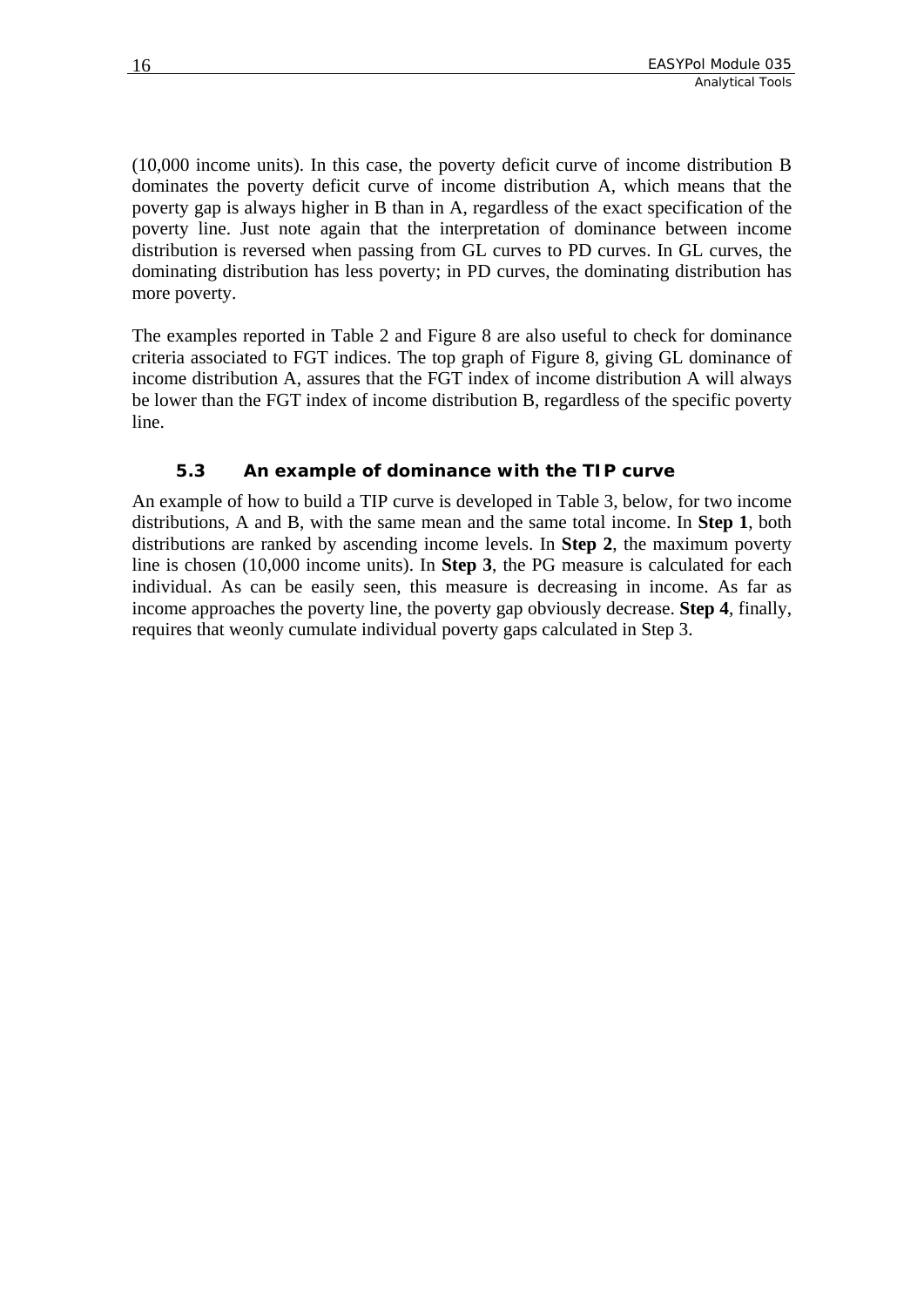Poverty and Dominance

Total income 272,060 272,060

|                | STEP <sub>1</sub>                          |                                         | STEP <sub>2</sub>                     |               | STEP 3                                                    |                                                                  | STEP 4 |  |
|----------------|--------------------------------------------|-----------------------------------------|---------------------------------------|---------------|-----------------------------------------------------------|------------------------------------------------------------------|--------|--|
|                | Sort income distributions by income levels |                                         | Define the<br>maximum poverty<br>line |               | <b>Calculate the PG</b><br>measure for each<br>individual | <b>Cumulate the PG</b><br>measure. This defines<br>the TIP curve |        |  |
| Individual     | Income                                     | Income<br>distribution A distribution B | 10,000                                | Income<br>n A | Income<br>distributio distributio<br>nB                   | TIP(A)                                                           | TIP(B) |  |
| $\mathbf{1}$   | 2,417                                      | 1,417                                   |                                       | 0.038         | 0.043                                                     | 0.038                                                            | 0.043  |  |
| $\overline{2}$ | 4,392                                      | 3,392                                   |                                       | 0.028         | 0.033                                                     | 0.066                                                            | 0.076  |  |
| 3              | 5,200                                      | 4,200                                   |                                       | 0.024         | 0.029                                                     | 0.090                                                            | 0.105  |  |
| $\overline{4}$ | 5,948                                      | 4,948                                   |                                       | 0.020         | 0.025                                                     | 0.110                                                            | 0.130  |  |
| 5              | 6,500                                      | 5,500                                   |                                       | 0.018         | 0.023                                                     | 0.128                                                            | 0.153  |  |
| 6              | 7,048                                      | 6,048                                   |                                       | 0.015         | 0.020                                                     | 0.142                                                            | 0.172  |  |
| $\overline{7}$ | 7,280                                      | 6,280                                   |                                       | 0.014         | 0.019                                                     | 0.156                                                            | 0.191  |  |
| 8              | 7,800                                      | 6,800                                   |                                       | 0.011         | 0.016                                                     | 0.167                                                            | 0.207  |  |
| 9              | 7,800                                      | 6,800                                   |                                       | 0.011         | 0.016                                                     | 0.178                                                            | 0.223  |  |
| 10             | 7,814                                      | 6,814                                   |                                       | 0.011         | 0.016                                                     | 0.189                                                            | 0.239  |  |
| 11             | 8,011                                      | 7,011                                   |                                       | 0.010         | 0.015                                                     | 0.199                                                            | 0.254  |  |
| 12             | 8,143                                      | 7,143                                   |                                       | 0.009         | 0.014                                                     | 0.208                                                            | 0.268  |  |
| 13             | 8,295                                      | 7,295                                   |                                       | 0.009         | 0.014                                                     | 0.217                                                            | 0.282  |  |
| 14             | 8,450                                      | 7,450                                   |                                       | 0.008         | 0.013                                                     | 0.225                                                            | 0.295  |  |
| 15             | 8,489                                      | 7,489                                   |                                       | 0.008         | 0.013                                                     | 0.232                                                            | 0.307  |  |
| 16             | 8,744                                      | 7,744                                   |                                       | 0.006         | 0.011                                                     | 0.238                                                            | 0.318  |  |
| 17             | 9,111                                      | 8,111                                   |                                       | 0.004         | 0.009                                                     | 0.243                                                            | 0.328  |  |
| 18             | 9,239                                      | 8,239                                   |                                       | 0.004         | 0.009                                                     | 0.247                                                            | 0.337  |  |
| 19             | 9,531                                      | 8,531                                   |                                       | 0.002         | 0.007                                                     | 0.249                                                            | 0.344  |  |
| 20             | 9,822                                      | 8,822                                   |                                       | 0.001         | 0.006                                                     | 0.250                                                            | 0.350  |  |
| 21             | 10,072                                     | 11,072                                  |                                       | 0.000         | 0.000                                                     | 0.250                                                            | 0.350  |  |
| 22             | 10,540                                     | 11,540                                  |                                       | 0.000         | 0.000                                                     | 0.250                                                            | 0.350  |  |
| 23             | 10,906                                     | 11,906                                  |                                       | 0.000         | 0.000                                                     | 0.250                                                            | 0.350  |  |
| 24             | 11,168                                     | 12,168                                  |                                       | 0.000         | 0.000                                                     | 0.250                                                            | 0.350  |  |
| 25             | 11,739                                     | 12,739                                  |                                       | 0.000         | 0.000                                                     | 0.250                                                            | 0.350  |  |
| 26             | 12,316                                     | 13,316                                  |                                       | 0.000         | 0.000                                                     | 0.250                                                            | 0.350  |  |
| 27             | 12,572                                     | 13,572                                  |                                       | 0.000         | 0.000                                                     | 0.250                                                            | 0.350  |  |
| 28             | 12,957                                     | 13,957                                  |                                       | 0.000         | 0.000                                                     | 0.250                                                            | 0.350  |  |
| 29             | 14,519                                     | 15,519                                  |                                       | 0.000         | 0.000                                                     | 0.250                                                            | 0.350  |  |
| 30             | 15,239                                     | 26,239                                  |                                       | 0.000         | 0.000                                                     | 0.250                                                            | 0.350  |  |
| Mean income    | 9.069                                      | 9.069                                   |                                       |               |                                                           |                                                                  |        |  |

**Table 3 - An example of how to build a TIP curve and to check for dominance** 

Checking for dominance requires to plot the TIP curves. This is done in Figure 9, below. What does this graph reveal? The TIP curve of income distribution B is always above the TIP curve of income distribution A up to the maximum poverty line. This means that poverty, as measured by FGT indices, is always greater in B than in A, regardless of the exact specification of the poverty line. The height of the TIP curves, as discussed above, is equal to 0.35 for income distribution B and to 0.25 for income distribution A, which are the PG measures at the maximum poverty line.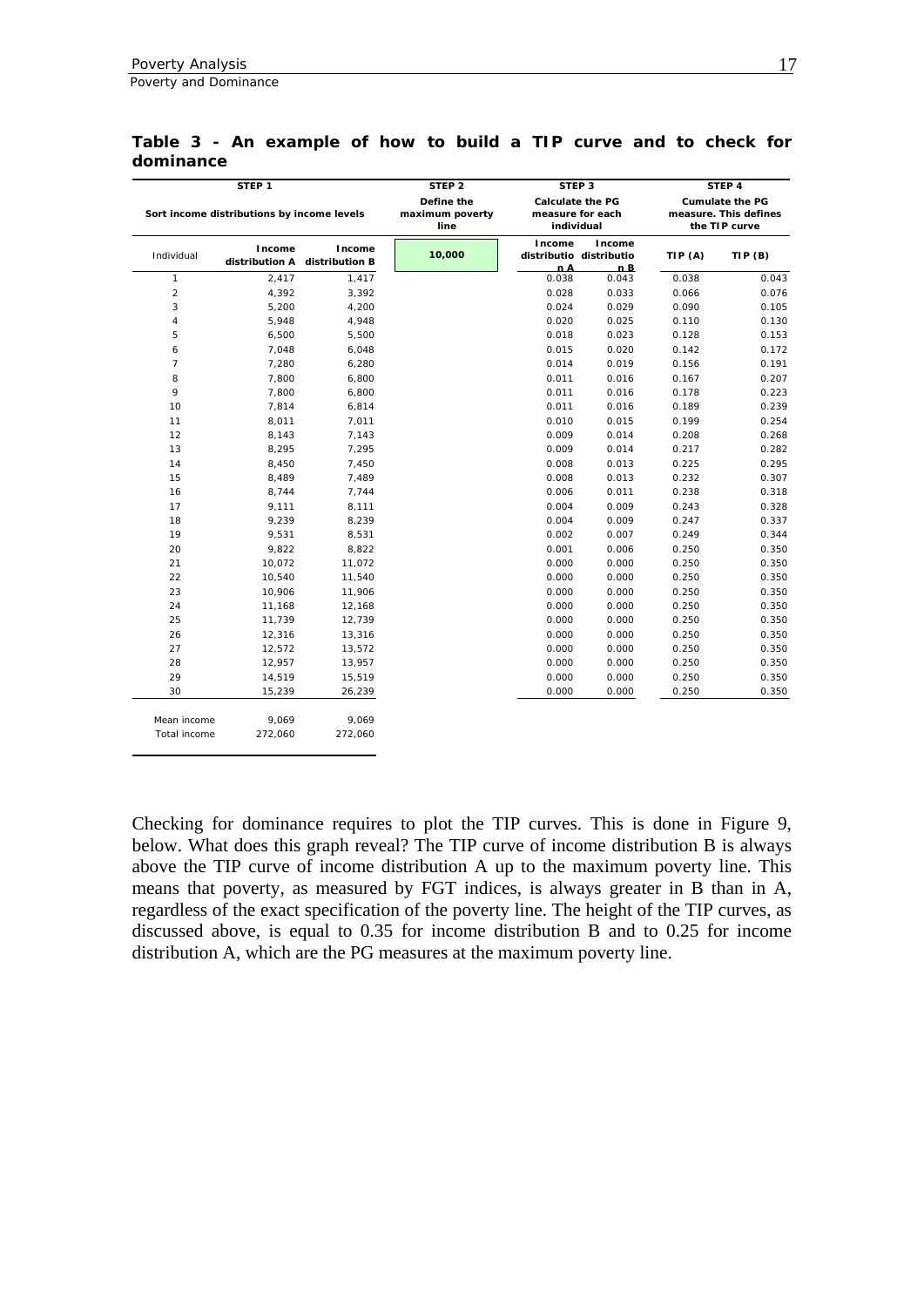

<span id="page-21-0"></span>**Figure 9 - Dominance and TIP curves** 

#### **6 READERS' NOTES**

#### **6.1 Time requirements**

The delivery of this module to an audience already familiar with poverty measurement may take about three hours.

#### **6.2 Frequently asked questions**

- $\checkmark$  Does poverty analysis always require to specify a poverty line? Dominance conditions provide a method to derive poverty results regardless of the exact specification of the poverty line. All that is required is that we define a maximum conceivable poverty line. If the dominance extends over the whole income distribution, even this maximum poverty line may be ignored.
- 9 **How do I proceed if dominance conditions are not verified for any conceivable poverty line?** In this case, traditional poverty measures must be used, with the aim of verifying until which poverty line results may be considered robust.
- $\checkmark$  Do dominance conditions encompass all poverty indexes? No, dominance conditions are strictly linked to either specific poverty measures or classes of poverty indices. However, classes are wide enough to encompass the most used poverty indexes in empirical works.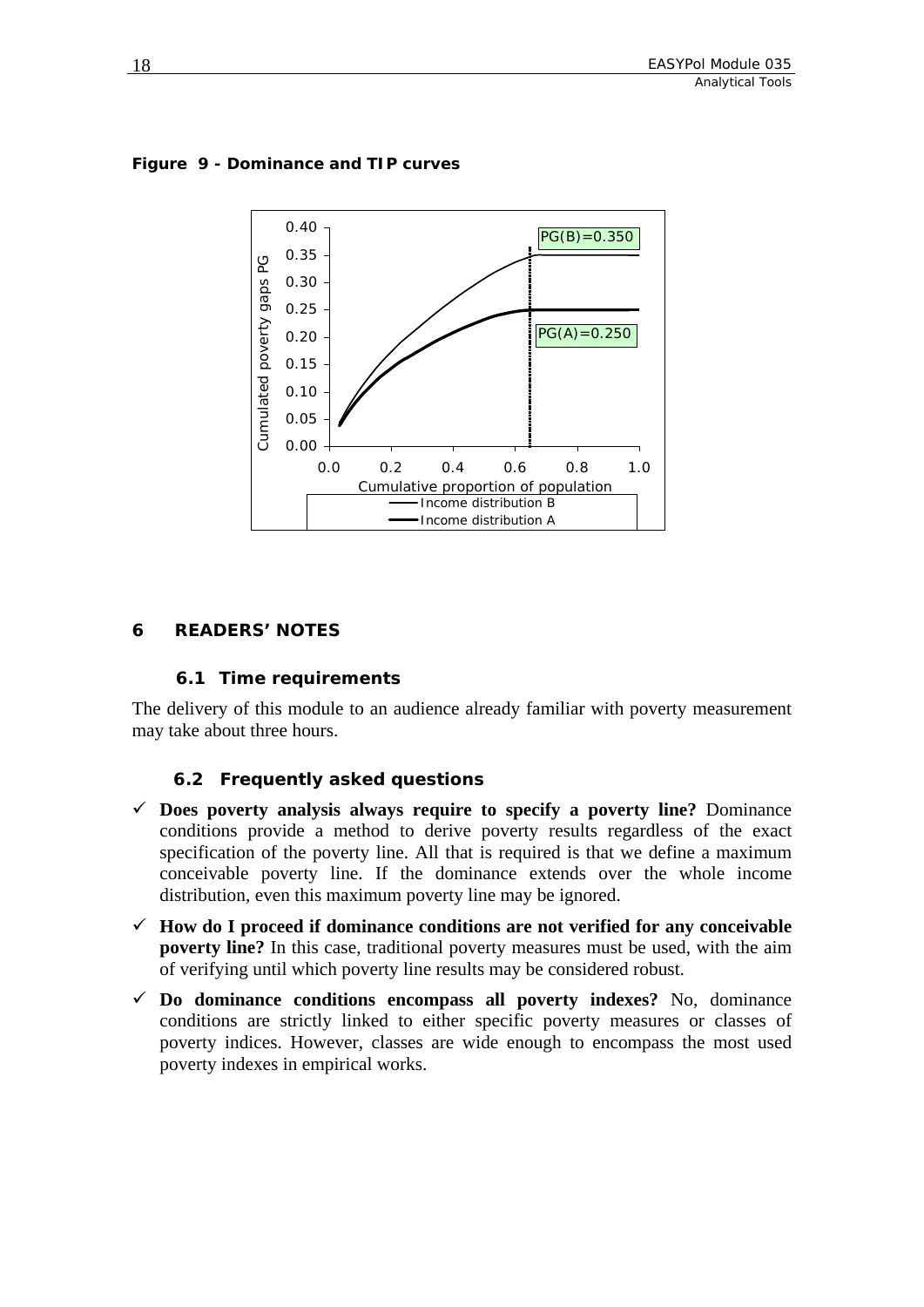#### **6.3 Complementary capacity building materials**

<span id="page-22-0"></span>The following module should be used as a complement to dominance issues:

- 9 EASYPol Module 004: *[Povery Analysis: The Definition of Poverty](http://www.fao.org/docs/up/easypol/312/povanlys_defpov_004EN.pdf)*
- 9 EASYPol Module 005: *[Povery Analysis: Absolute PovertyLines](http://www.fao.org/docs/up/easypol/316/abslt_pov_lines_005EN.pdf)*
- 9 EASYPol Module 006: *[Povery Analysis: Relative PovertyLines](http://www.fao.org/docs/up/easypol/317/rel_pov_lines_006EN.pdf)*
- 9 EASYPol Module 007: *[Povery Analysis: Basic Poverty Measures](http://www.fao.org/docs/up/easypol/323/basic-pov-measures_007EN.pdf)*
- 9 EASYPol Module 009: *[Povery Analysis: Distributional Poverty Measures](http://www.fao.org/docs/up/easypol/322/distributional-pvmsrs_009EN.pdf)*
- 9 EASYPol Module 010: *[Povery Analysis: Generalised Poverty Gap Measures](http://www.fao.org/docs/up/easypol/324/gnrlsed_pvty_gap_msrs_010EN.pdf)*

#### **7 REFERENCES AND FURTHER READINGS**

Atkinson A., 1987. On the measurement of poverty, *Econometrica*, *55*, pp. 749-764.

- Deaton A., 1997. *The analysis of household surveys*, The Johns Hopkins University Press, Baltimore and London, UK.
- Jenkins S. P., Lambert P., 1997. Three "I's of Poverty" Curves, with an Analysis of UK Poverty Trends, *Oxford Economic Papers*, *49*, pp. 317-327.
- Lambert P., 2001. *The Distribution and Redistribution of Income*, Manchester University Press, Manchester, UK,  $3<sup>rd</sup>$  edition.
- Seidl C., 1988. Poverty Measurement: A Survey, in Bos D., Rose M., Seidl C. (eds), *Welfare and efficiency in public economics*, New York, Berlin and Tokyo, Springer, pp. 71-147.
- Shorrocks A., 1998. Deprivation Profiles and Deprivation Indices, in Jenkins S. P., Kapteyn A., van Praag B. M. S. (eds), *The Distribution of Household Welfare and Household Production: International Perspectives*, Cambridge, Cambridge University Press, UK.
- Spencer B. D., Fisher S., 1992. On Comparing Distributions of Poverty Gaps, *Sankhyã: The Indian Journal of Statistics*, Series B, *54*, pp. 114-126.
- Zheng B., 2000. Poverty Orderings: A Review, *Journal of Economic Surveys*, *14*, pp. 427-466.